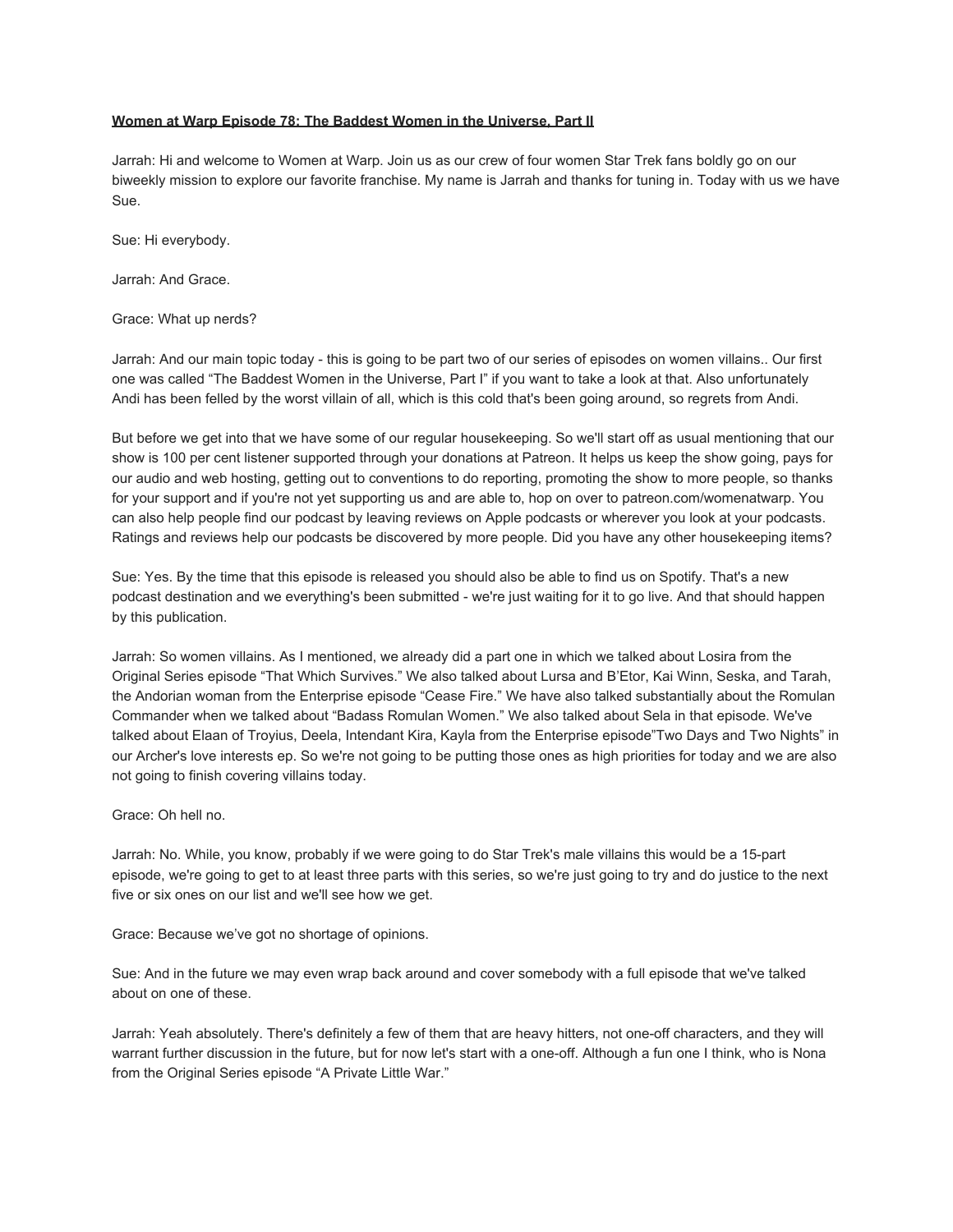Sue: Nona has amazing fashion sense. Can we start right there? She clearly like killed and skinned a Muppet to make her vest.

Grace: As is tradition in Star Trek.

Sue: And she is wearing like high water bell bottoms…? I don't even know. It's amazing.

Grace: It's definitely a look.

Jarrah: But yes she's got like the high-waisted…

Sue: Is it high-waisted though if you can see her bellybutton.

Grace: It's a evel of high-waisted. There are varying degrees of wastage.

Sue: It's definitely an interesting waistband. I'll give you that.

Jarrah: Yup. And the orange Muppet crop-top vest. Plus macrame necklace.

Sue: It's so good.

Grace: Overall it is most definitely a look.

Jarrah: For anyone who doesn't remember, this is the Vietnam War allegory episode where the hill people are fighting the village people, and they're not called that, but it's more fun to call them the Village People. And the Klingons have given the village people guns and the hill people are just stuck with basically just like rocks and shit, and Nona wants to steal phasers from Kirk and McCoy. So she cures Kirk from Mugato poison with a healing potion and bellydance.

Grace: The healing power of dance, dontcha know?

Jarrah: Yeah, what else does she do? What were some of your impressions on her strategy for this episode and her motivations?

Sue: Well there is definitely the line where she says, "In all the land how many are there? Men seek us out. Because *through* us they become great leaders."

Grace: Oh wow.

Sue: Right off the bat she can't be a leader herself.

Jarrah: Yeah. I thought that that was *sort of* cool because you find out that her people are experts in herbal medicine and I thought it was neat to show women having immense healing and almost magical healing powers. Even if the relationship between her and her husband, the sort of chief of the hill people, is you know, I wouldn't say she's a progressive feminist icon. not really.

Grace: That'd be a bit of a stretch.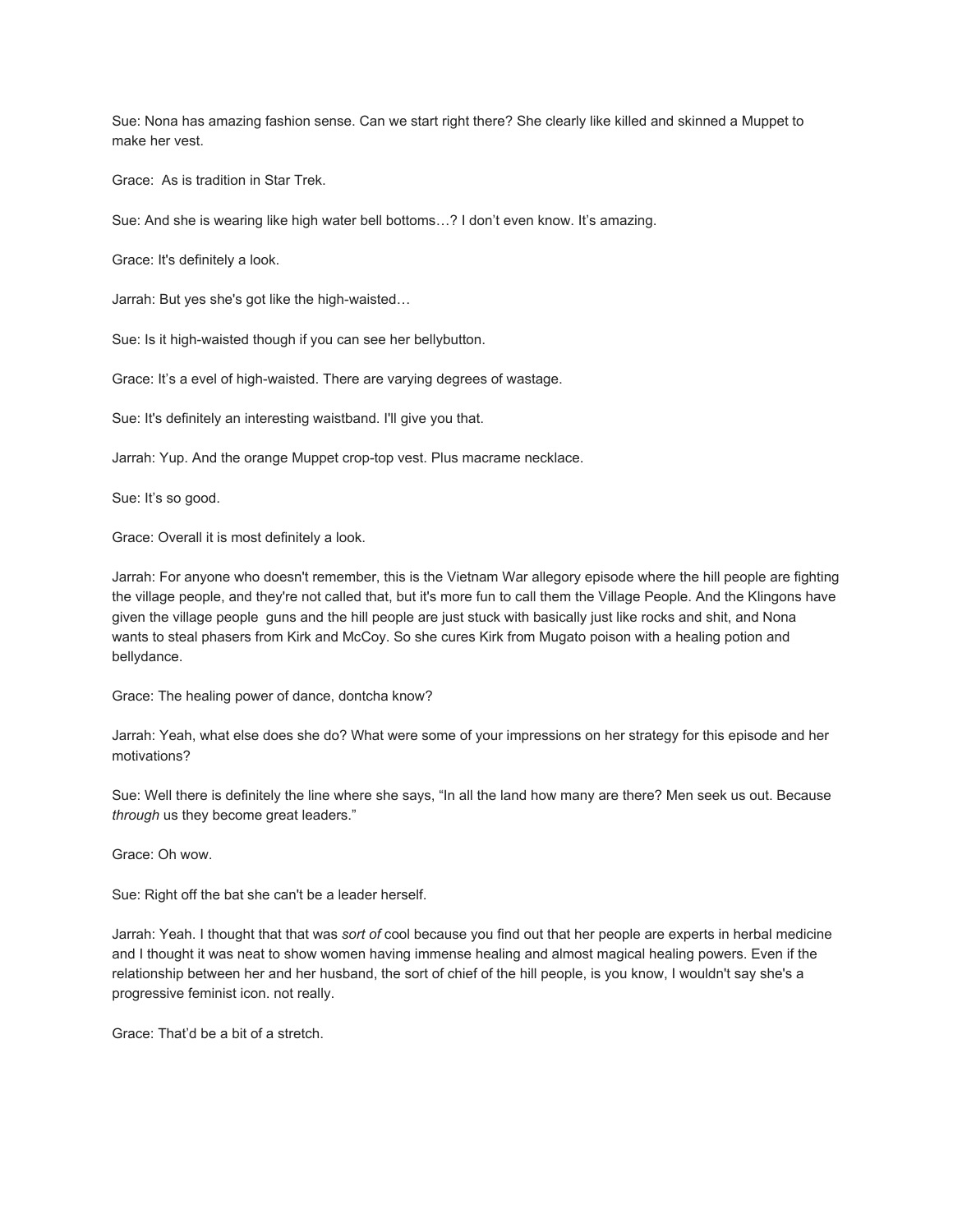Jarrah: So in this episode Kirk and McCoy are with the hill people and Kirk's basically just trying to decide whether to give them advanced weapons so that they can fight the Klingon-armed village people. And now I'm picturing the band The Village People but with Klingon arms.

Grace: I'm just picturing Klingon Village People and it's pretty amazing.

Sue: Fan art? Can I have some fan art?

Jarrah: (To the tune of "YMCA") You sir, are you eating your gagh? I said you sir, let's go running amok….ok we'll keep working on this.

Sue: There is fan art. I found it,

Grace: Yessss.

Jarrah: Ok awesome. We will put it in the show notes. But I thought one thing that was interesting is often in the Original Series the women and particularly the women antagonists are fairly one-dimensional but she actually kind of has a legit reason for doing what she's doing. Where her people that she's living with, the hill people, are getting killed by the guys with guns, and her husband is just like, "They'll learn to be peaceful at some point. We can't try and kill them back. We don't really need advanced weapons to defend ourselves." So you get where she's coming from.

Grace: Yeah, I can't say I totally disagree with her.

Jarrah: And then she also has drugs that she uses to make men sort of addled and submissive.

Sue: Very love potion-y.

Jarrah: Apparently that was put in place because early scripts described her as physically overpowering Kirk at the point where she sort of steals the phaser from him, and Robert Justman said that "Bill Shatner won't like the scene description about Nona being nearly as strong as he is." So they added the drugs to give her a way to subdue him without punching him (*These Are The Voyages: TOS Volume 2*).

Grace: Well also you can also see that as part of the Vietnam allegory. There are still a lot of conspiracy theories going around about American troops and being given potable what have yous to get them to fight more.

Jarrah: Hmm. Good point.

Grace: Now I'm just having Jacob's Ladder flashbacks.

Jarrah: Grace did you want to read the comment from Bryana on our Facebook page? Because I thought that was interesting.

Grace: Absolutely. On listing her as one of the villains we were going to be talking about, Bryana said. "Interesting! I don't know if I ever thought of Nona as an antagonist--just a protagonist with different motives and methods. There are many female characters like that in TOS. I think in my mind, I always viewed Nona as sacrificing herself there at the end with the intention of tricking them into taking her back to the camp and then killing as many as she could. I don't think I ever considered that she was really switching sides in the war. True, she manipulated the men with her magic, but I don't know if I ever considered her a villain" which is definitely fair and also one of the best sides you can have that your antagonist is pretty well rounded out, or at least sufficiently interesting and not just moustache-twirling, is that they actually have a motivation that you can say, "Yeah I see it."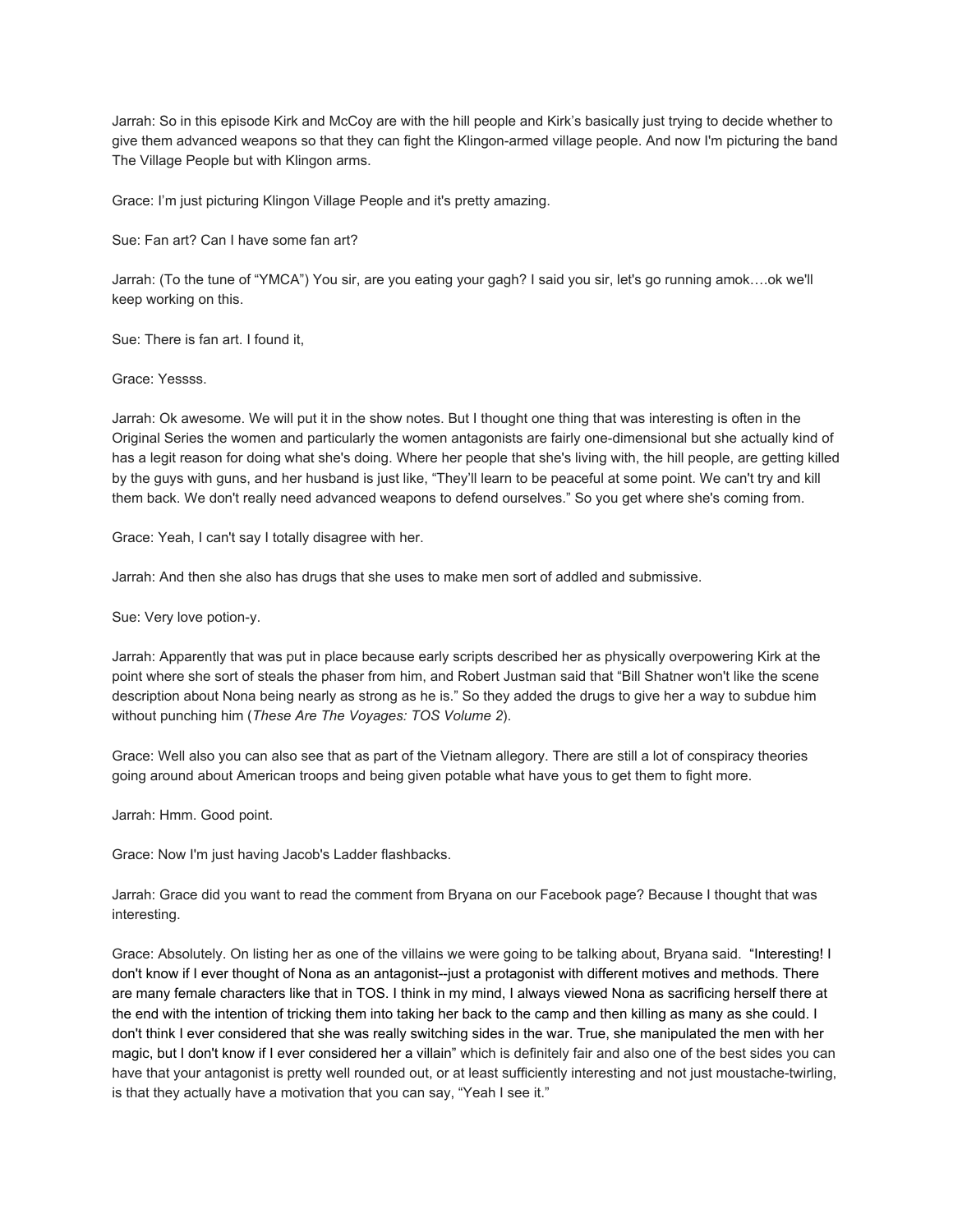Jarrah: Yeah I think that's true but I think that for me after reading the comment I was paying more attention when I watched it and if you note the music that they use whenever she's doing things it's like, "Beware this lady!"

Grace: Pro-active women are dangerous, dontcha know?

Jarrah: Yeah and it's you know she's trying to talk her husband into doing things that Kirk and McCoy wouldn't approve of.

Sue: Well there's a lot of stereotypes surrounding her actions, right? She's the mystical manipulative witch, who even though she's she's using a rooote or a potion to do it, can bring men to their knees with her sexual wiles.

Grace: Which is really funny considering Nancy Kovak had previously been in *Jason and the Argonauts* as Medea, where that's kind of her shtick as well. She is beautiful and seductive with her dancy-fancy ways and body paint, because apparently that was really big in ancient Greece. I had no idea.

Sue: Well and she's very out of place among the hill people because of her dark hair. And also you know being the only woman.

Sue; Yeah. It's never easy being the token woman is it?

Jarrah: No. So she falls definitely into this trope of what [Anita Sarkeesian calls the "Evil Demon Seductress,"](https://feministfrequency.com/tag/vampires/) but is also, you know, pretty similar to a vamp or a [black widow trope,](http://tvtropes.org/pmwiki/pmwiki.php/Main/BlackWidow) which is a woman who uses seductive wiles to sway moral men for evil purposes and occasionally to kill them. She doesn't go quite that far but I also was quite bothered by the scene - regardless of whether she's trying to trick them or not - where she goes to offer the phasers to the other camp, and they basically just kind of grab her and like it seems like they're going to rape her.

#### Sue: Yeah.

Jarrah: And then they just stab her when they think that she's deceived them, like, "Oh she tricked us, let's stab her." And it's like, "You were going to rape her so I don't know you have the moral high ground here," and then it was, yeah, she was just very disposable. It was like a beautiful woman turned out to be evil and then she gets killed and it is basically fine because she deserved it. I mean her husband, to be fair, is like, "No I'm going to go off and kill all these guys now." So it's not like everyone was just like, "Oh well."

Grace: I know but how many of these stories do we have where we can say an interesting woman character was just kind of an inauspiciously killed off and it was like, "Well, she deserved it. So we're done here."

Sue: I mean she's literally being thrown from guy to guy in that scene. It's just not fantastic.

## Grace: Yeah.

Jarrah: Yeah. I mean it actually in some ways it goes to show, you know, that beyond the the allegory of the Vietnam War, like beyond the people who were actually in the army being given arms by both sides of the war, there were a lot of other people who were drawn in and impacted and ultimately those stories often don't get told very well.

#### Grace: Oh absolutely.

Jarrah: Okay, so another example I think that is on a similar sort of trope path is Ardra from The Next Generation's "Devil's Due."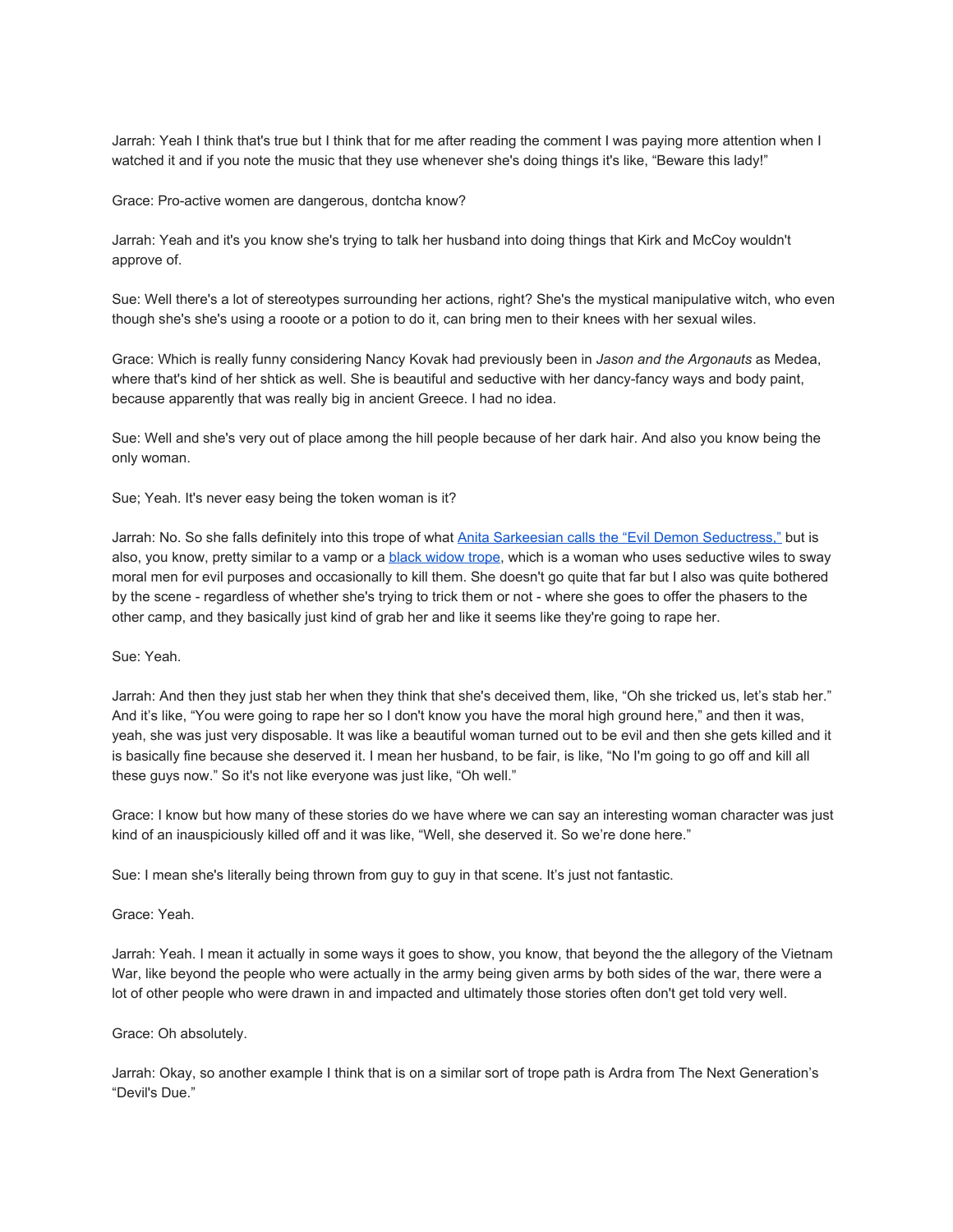Sue: This episode is ridiculous.

Grace: This episode is bonkers.

Sue: ...But I kind of love it.

Jarrah: Me too.

Grace: Yeah it's one of those things are you're like, "This is very very silly. But it feels like the episode is aware of how silly it is.

Jarrah: Yeah that's true. I mean it was originally one of the Star Trek like 70s reboot scripts that they polished off because they went, "Oh crap we don't have any scripts."

Sue: That makes complete sense because you watch it and you're like, "This is this is season 4? This is late Season 4?"

Jarrah: Yeah.

Grace: Because this is some 1960s level shenanigans here.

Sue: Which makes it feel like a Season 1 or 2 episode.

Jarrah: So this is the one where Ardra's the con woman who makes people think she's the devil, just in case anyone didn't remember.

Grace: That old chestnut. You go into a town, convince them you're actually the devil, take what you will and then just bugger off.

Sue: But can we talk about this town for a second, or this colony? What kind of colony is like, "We really don't have anything to lose, and we believe in the devil. So yeah sure, let's make a deal with the devil quite literally, that we'll have prosperity for a thousand years and then our descendants can deal with what happens.

Jarrah: Isn't that how we're like, "Hey I can just use all the fossil fuels I want. I don't have anything to lose."

Sue: Yeah except that those people don't believe there is actually a consequence coming up.

Grace: Well it's not a consequence that they have to deal with so what's the point?

Jarrah: They're like, "She is a real devil but whatever. We won't even have met those kids."

Grace: They're not our deal, so...

Jarrah: So originally in the script this character was a played by a guy but Michael Pillar said he changed it for fun because they were - the script was just having trouble, like it was too wacky or the serious stuff wasn't working, and apparently this made it better, I think because it enabled the evil demon seductress/vamp/black widow tropes.

Grace: It's fun that is for fun is jumping from one trope to another to make it more believable, apparently.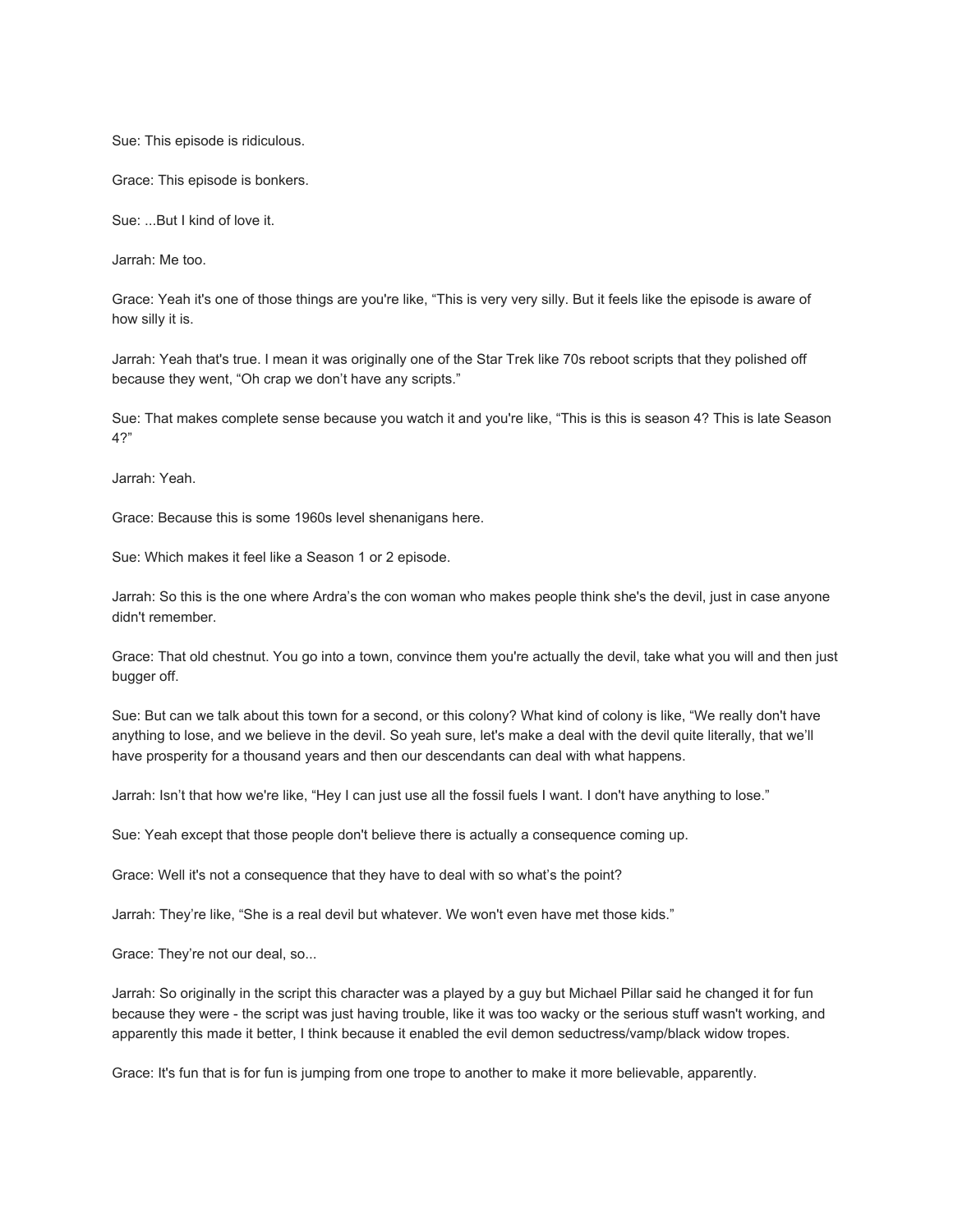Sue: Well it adds that layer with Picard, right?

Jarrah: Yeah.

Sue: Even though it's a little bit weird and like extra weird and very clear she can't read his mind when she turns into Deanna.

Jarrah: Yeah that was super creepy.

Grace: Uncomfortable.

Sue: Wrong, sweetie.

Jarrah: I mean it reminds me of the time when Q is trying to give people things that they want and they're all just like no. it's the same deal, like, "No, I will never."

Grace: Yeah, pretty much. Like, "You don't know me!"

Jarrah: But she tries to make a deal for Picard, which is part of the trope too, that like the woman can't let the man get away kind of thing, because even though they are all-powerful or very powerful they're incomplete without being able to dominate a man.

Sue: We could rule together, or you can rule by yourself because you're supposedly all-powerful.

Jarrah: "I want to your heart, your mind, your soul. And I want you to give them to me without resistance."

Sue: Hmmm.

Grace: I feel like that's our real indicator of, "Nah, she's not the devil. The devil would be a strong, independent woman who don't need no man."

Jarrah: Exactly.

Grace: Or at least as far as these male writers are concerned.

Jarrah: I do really like the costumes in this episode. Especially her awesome the outfit she wears when she appears in Picard's quarters and she's in that sort of like, sheer Tina Turner bodysuit/wig combo with the giant earrings.

Sue: That thing is super sheer.

Grace: Oh yeah.

Sue: I don't think I've ever realized that before this rewatch.

Grace: Production-wise this episode definitely leans into the camp factor and it's probably for the best that it does.

Jarrah: It's really fun actually. When she beams Picard down to the planet in his bathrobe that's also pretty great. I mean you know I'm not saying that that is a good or positive or progressive thing that she's trying to seduce Picard it's very clearly like a very tired and worn trope. And you know when we see the same thing in Voyager with Q and Janeway, like, it's super gross. And I found it super gross when she turned into Deanna, although I think it's like less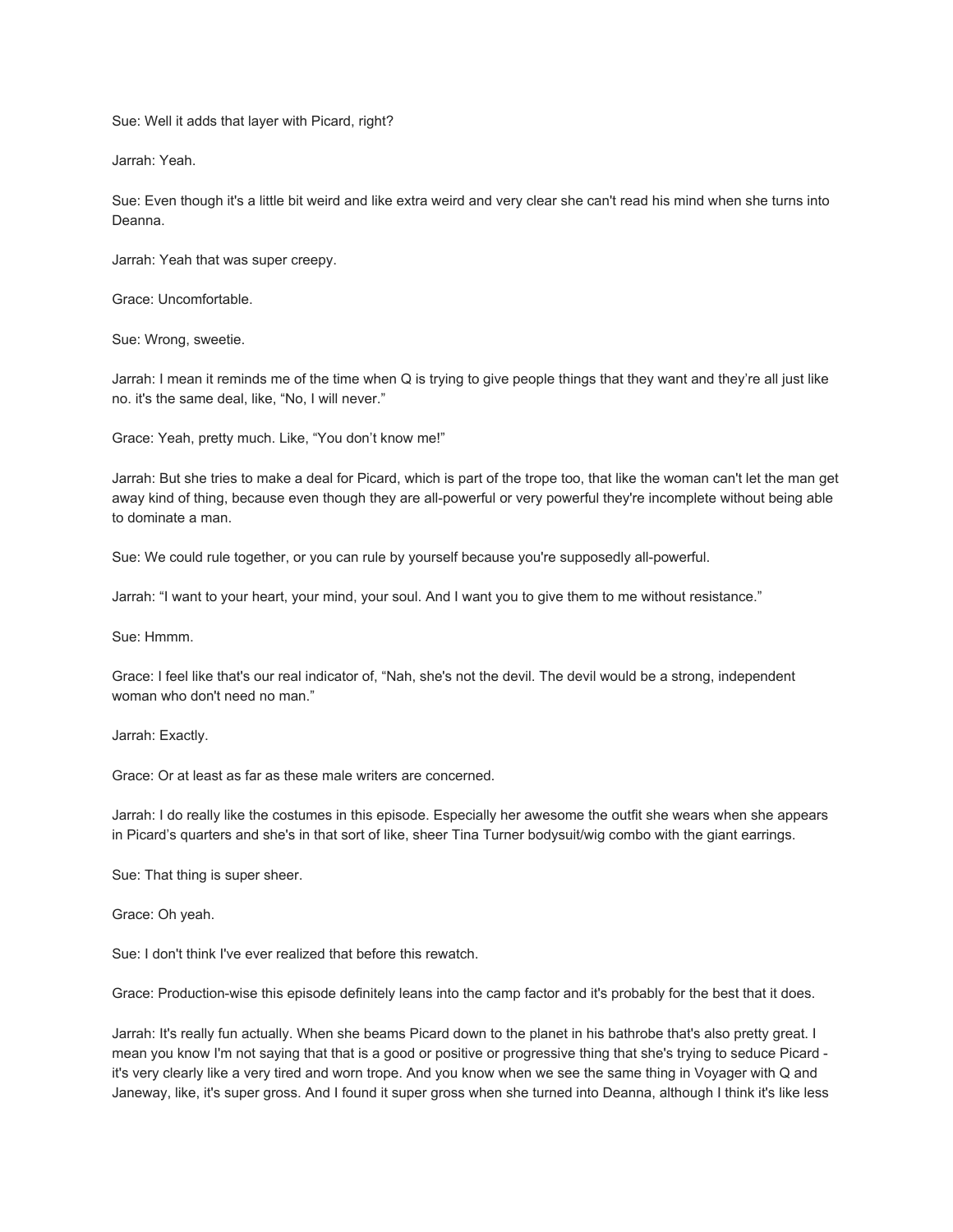menacing or super icky because you know that, you know, she's just a sort of con woman and she really isn't omnipotent.

Grace: Just sleazy.

Jarrah: And clever. She's very clever.

Grace: There's a fine line between sleazy and clever that she seems to walk pretty good. Slever, if you will.

Sue: Not just clever, like, really smart to come up with this stuff. I would sort of expect her to have like how does she know about this contract? Is she an anthropologist who came across it?

Grace: Yeah. Did she have this whole devil-themed scheme worked up for years and she just had to track down the right hillbilly civilization that would buy it? Because if so that is definitely commitment to a bit.

Jarrah: I mean she almost fools Data, so that's pretty good.

Grace: Well there's definitely a couple of blind spots for Data, culturally-speaking.

Sue: Yeah.

Jarrah: I do like that she unnerves Worf.

Sue: Yes.

Grace: You've got to respect any woman who unnerves Worf, although that does sound like a lot of women.

Jarrah: Oh dear. Yeah. I think the actress, Marta Dubois, does a good job. She she owns all of the...what were we saying? Sleazy cleverness? Sleverness? She owns the slever. Ardra: A pretty smart con woman. Our next one on our list is another con woman, who is Dala from the Voyager episode "Live Fast and Prosper."

Sue: These Voyager crew members sure get misrepresented a whole lot in seven years.

Grace: That feels very telling.

Sue: Between future museums and con women and…

Grace:...sketchy holoprograms?

Sue: Yes!

Jarrah: Look, the Delta Quadrant hasn't seen much new and everyone just wants to cosplay them.

Sue: I thought that was really clever, though. I know we haven't described this episode yet but that like the costumes for the con people are off just enough, like the pips are giant and the comm badges are clearly made out of, like, shiny paper cardboard and also giant and that the collars aren't quite right on the uniforms and they're a little bit oversized. Like, nice touch.

Jarrah: Yeah. This is the one where Dala is the leader of this group of three con people - not to be confused with people who go to conventions.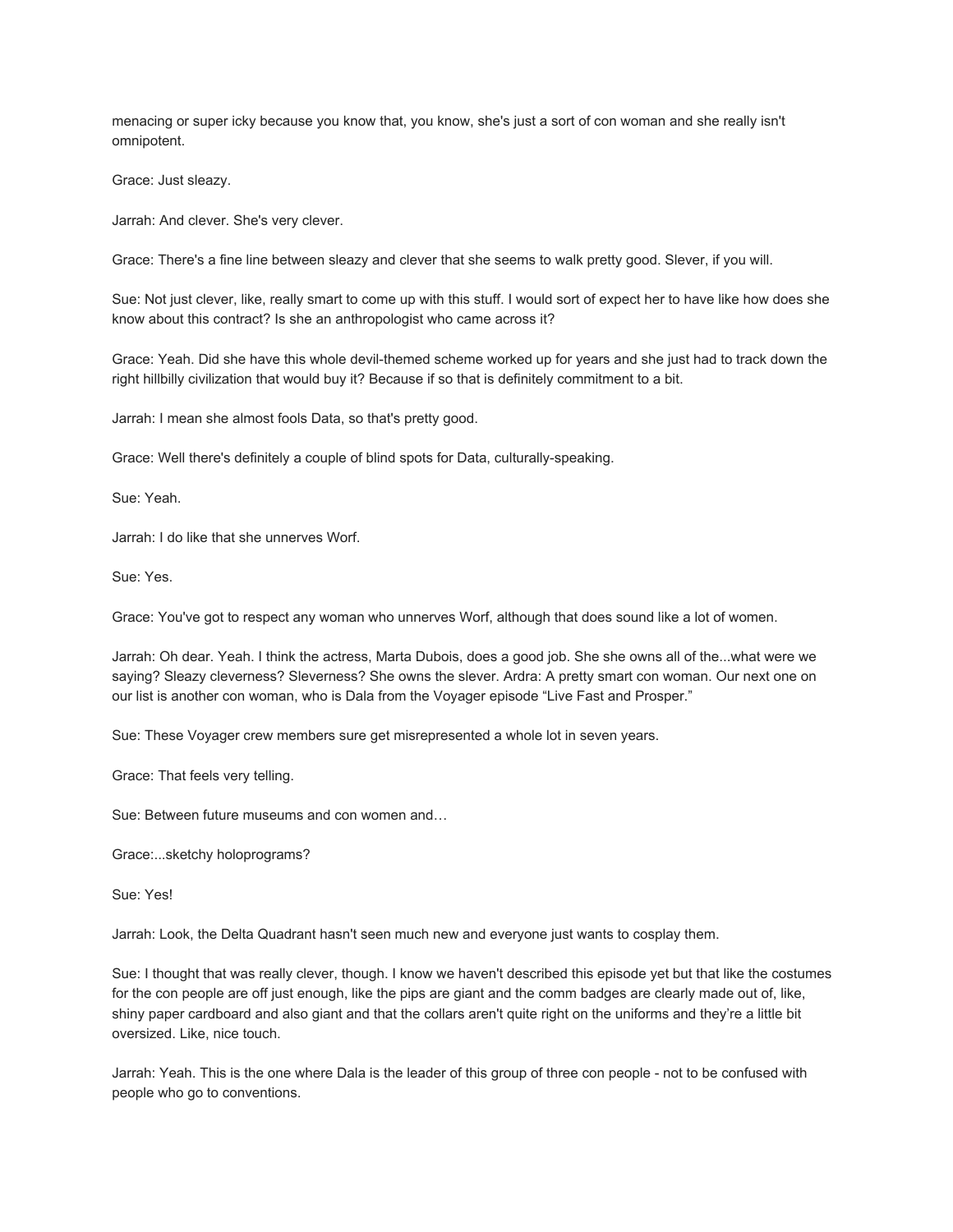Sue: Those are con goers.

Jarrah: Okay, good. Ok con persons, con aliens of the Delta Quadrant, and they are impersonating Janeway and Chakotay and Tuvok and basically ripping off other people and it's kind of awesome. I mean there's a lot of...think there's unnecessary dumb filler in this episode in the whole, like stuff about Neelix and Paris trying to pull minor cons on other people on the crew, but I really enjoyed the performance from in particular the the actress who played Janeway and Tuvok. The guy who plays Tuvok who's like, "I'm really committed to my character."

Grace: He's a method actor. He really wants to get inside Tuvok's very angry head.

Jarrah: I think it's kind of clever how they set this up. I'm reading a book right now about H.H. Holmes the serial killer in Chicago in the 1890s and like this is the sort of thing he did - not the murder part - that, you know, he'd go out and take loans or buy materials and then just not pay them and direct them to another person or a person that didn't exist. And then when somebody came after him like charm them away, so they'd just go away laughing at a joke.

Grace: It definitely makes sense that in a big universe that would be consistent that there are people who know how to take advantage of other people.

Jarrah: Yeah and they borrowed just enough of the information about the Federation's principles to sound sort of like a mockery of Voyager, like it's kind of poking fun at how "good" the Federation is, both in that and also in the fact that Dala, who's played by Caitlin Hopkins, who also played Kilana the woman Vorta in "The Ship."

Sue: Oh no way!.

Jarrah: Yeah. So you know, a very different role for her. But, you know, they poke fun at her wig, so poking fun at the whole, you know, how Janeway's hair always has to be fabulous and then how Dala and her comrades trick Paris and Neelix by pretending to be monks or clerics that are helping orphans and basically flattering them.

Sue: Always the orphans.

Grace: 80 percent of the time in TV, if you hear someone talking about orphans, it's a con, man. Don't believe anyone who talks about orphans, ever.

Jarrah: I also like that, you know, she doesn't just take the road out the Neelix offers her. She's too committed to being a con person.

Sue: And she's convinced she's also being conned, right?.

Jarrah: Yeah, she can't trust anyone else.

Jarrah: Or maybe she thinks she's in it for a longer, bigger con?

Jarrah: Maybe or she also just doesn't want to have a life without profit off others.

Grace: That's harsh.

Sue: So they're really the Delta Quadrant equivalent of the Ferengi kind of thing.

Jarrah: Kind of.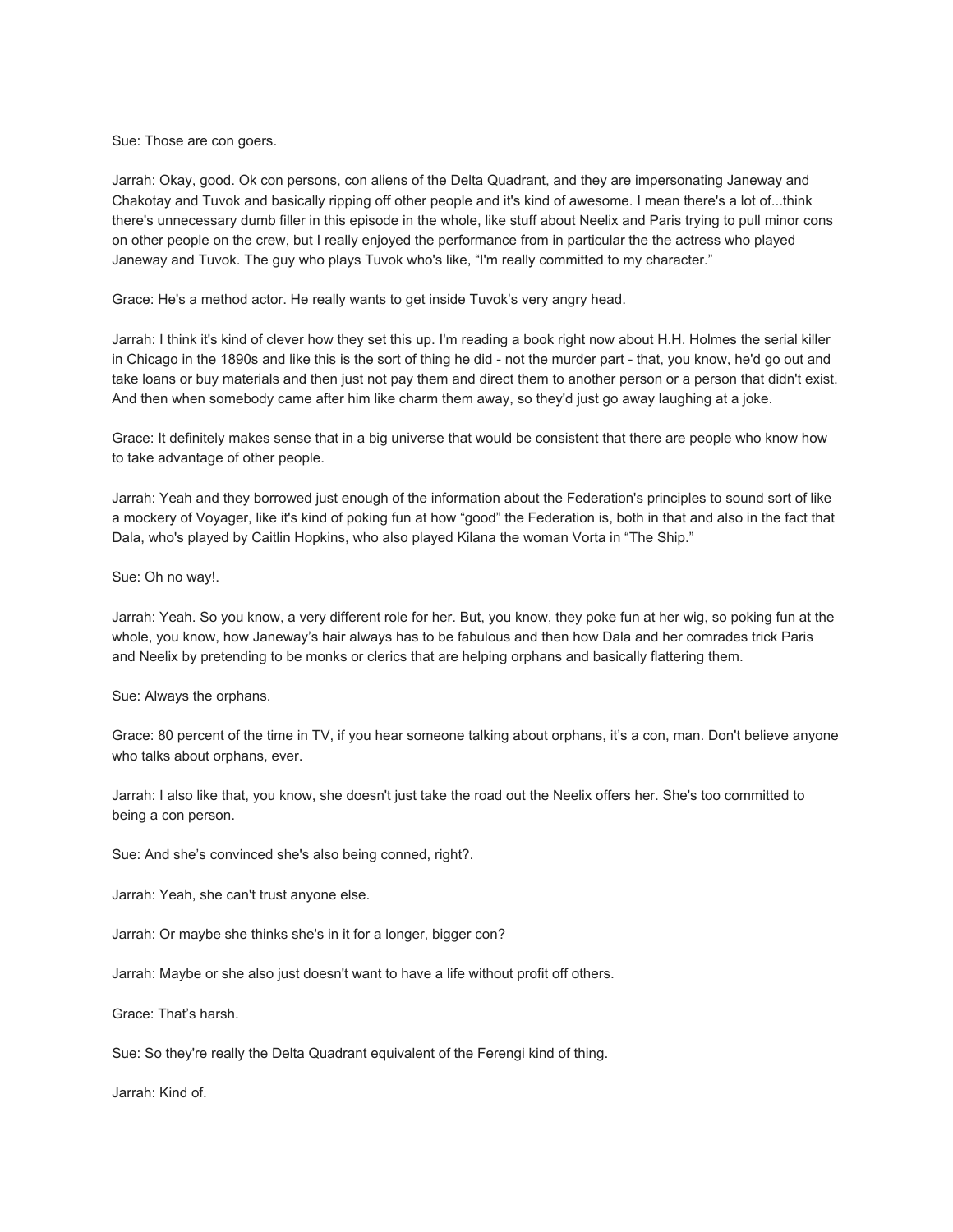Grace: Except for that one time when the Ferengi were the Delta Quadrant equivalent of the Ferengi.

Jarrah: Yes they were lazier though, these guys are more, they are more like TNG Ferengi. They're more conniving and motivated.

Grace: They've got hustle and you gotta respect that.

Jarrah: And they have their little freighter that they call the Delta Flyer.

Grace:: Again they've really committed to this bit.

Jarrah: I do like that they don't find out right away but I kind of would have liked to see them try and pull more cons because we only really see one sort of successful - it would have been fun if at the end a whole bunch of people showed up that it had all been conned, and then Voyager would be like, "Crap."

Sue: Or even if they sprinkled one in a couple episodes from now.

Grace: You sold us all these like canoes. Damn you Voyager.

Jarrah: Ok so two con-women. That was entertaining, at least. I don't think Dala's quite as compelling as Ardra, but I think it's just that the whole episode isn't maybe as compelling, because it's not at all as, maybe it's not as coherent.

Grace: It definitely doesn't really seem to have as much to say.

Sue: Yeah. It's a lighter one.

Jarrah: Now that we've covered a few one offs. We have a heavy hitter that we want to talk about.

Grace: A long con villain if you will.

Jarrah: Yes. Also a lot of little cons, sort of. It helps that she can change bodies...change shapes. We are of course talking about the female changeling, played by Salome Jens in Deep Space Nine.

Sue: Still bugged she doesn't have a name.

Jarrah: I'm just bugged she has a gender; that feels unnecessary.

Sue: Yeah that's true isn't it?

Grace: Why would why would they need one? That seems like such a solid concept.

Jarrah: So a lot of people actually raised this in our comments so I think we should talk about it a little bit. People raised like, why does she have a gender? What the heck is the deal? Are they transgender or are they pangender? Why would it matter? Why does Odo even have a gender? We will do an episode where we talk about this as a more thematic thing across Star Trek, because this is also true of androids of, you know, the cogenitors, like there's a bunch of species where the idea of gender fluidity is sort of thrown around but like never really well...rarely well addressed.

Grace: Yeah.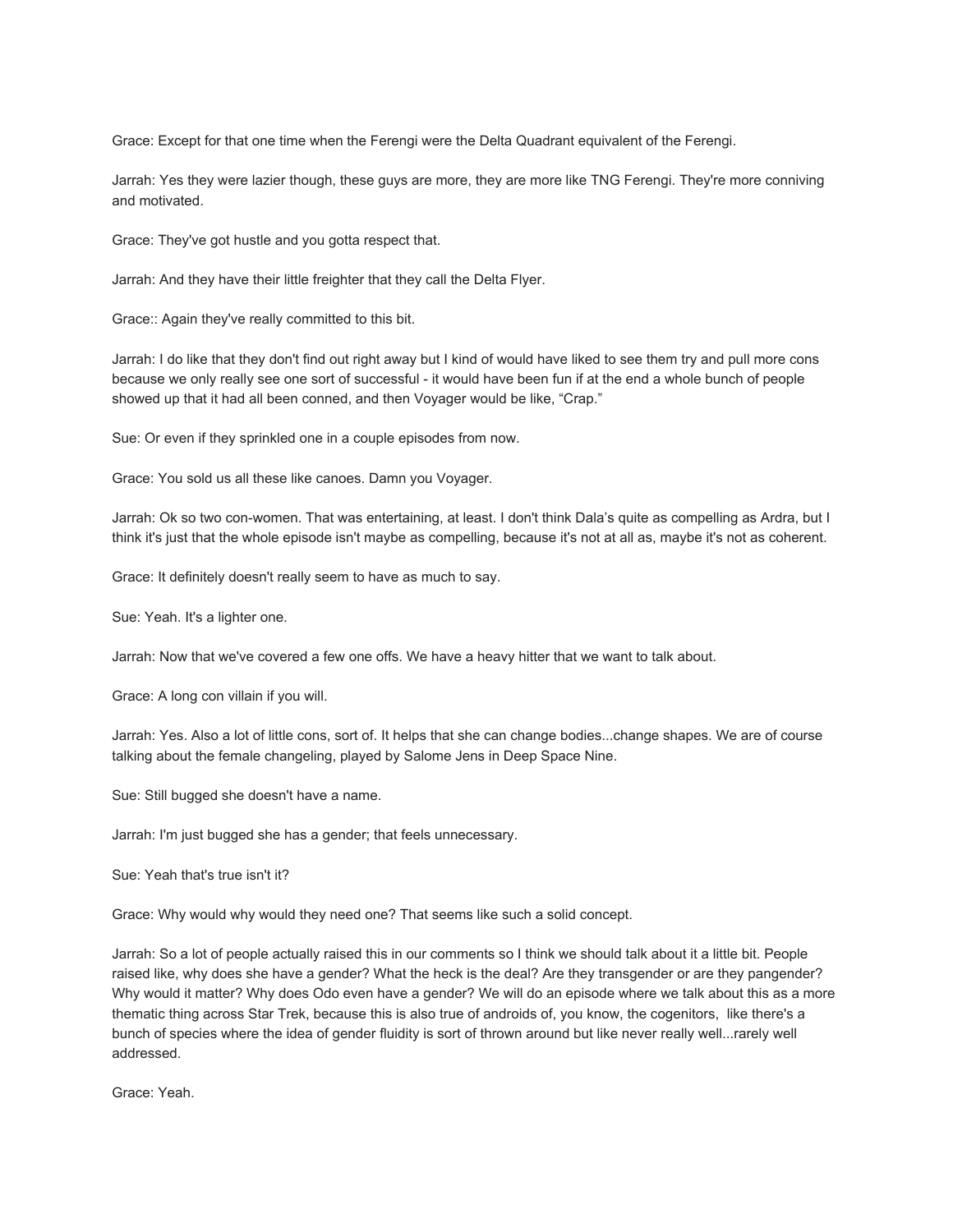Jarrah: Thoughts on this in terms of the female changeling?

Sue: I would think that the the Founders/the changelings are agender.

Jarrah: Yes.

Grace: Yeah. absolutely.

Sue: And I mean for Odo, it's nature versus nurture, right? He's in this place where he's the only one of his kind that he knows of. And he sees like we do the gender binary everywhere in Star Trek. And he just, he talks about it at different points, like his choices and he chose to appear as human as he can, even though he can't get ears right.

Jarrah: Or as Bajoran as he can.

Sue: Right.

Jarrah: Because he modeled himself off Dr. Mora.

Grace: Who we also establish, he is kind of aping the hair off of. So it really pisses me off when the Founders, who were all out in deep space and they've all got that same freaking hairdo. It just annoys me.

Sue: So basically he made a choice. And I mean for actual people it's not a choice. It is how you are. But for Odo he made a choice and his choice was, "I'm going to present this way and I'm going to use these pronouns and I'm going to be male." But I guess the female Changeling did the same thing.

Grace: The question is, is she doing that just when she's interacting with Odo and the members of the Federation? Is that some kind of plan to her? Because it feels like presentation would be part of their, kind of, tricks of the trade as shapeshifters.

Jarrah: Well she does that with the, I mean she's always appears like that with the Dominion people as well. So it wouldn't just be the Federation, but it's possible that it's, you know, once she meets Odo and tries to mimic how he looks, that she's just decides this is how I'm always going to appear with solids.

Grace: This is my solid look.

Well when we first see the Great Link as well I think we see a lot of different changelings take solid form in the background, and there are men and women, from visual cues anyway. So maybe they make a choice once? Maybe they do have gender? Maybe it changes every time?

Jarrah: Yeah I mean I think with Odo that we never hear that he made a conscious choice. So you know, he models himself after Dr. Mora, I could also just be that that was the way that he felt, because that was what he grew up seeing, and that's how he modeled himself, but he didn't, you know, turn an age...It wasn't like Lal, where Dr. Mora said one day, "Okay, do you want to be a boy or a girl?"

But I think with the Female Changeling, it's presented as, or at least I don't know, I always assumed that it was supposed to be manipulative, that she was trying to manipulate Odo. Because from the very beginning she learns that Odo is attracted to Kiira. So she infers a sexual orientation. And certainly during the Occupation of Deep Space Nine exploits his sexual attraction as well as his curiosity about the Link. And I mean, "Heart of Stone," as well, like she learns a lot about his attraction and love for Kira. So she's taking that form because of the way that, I guess, that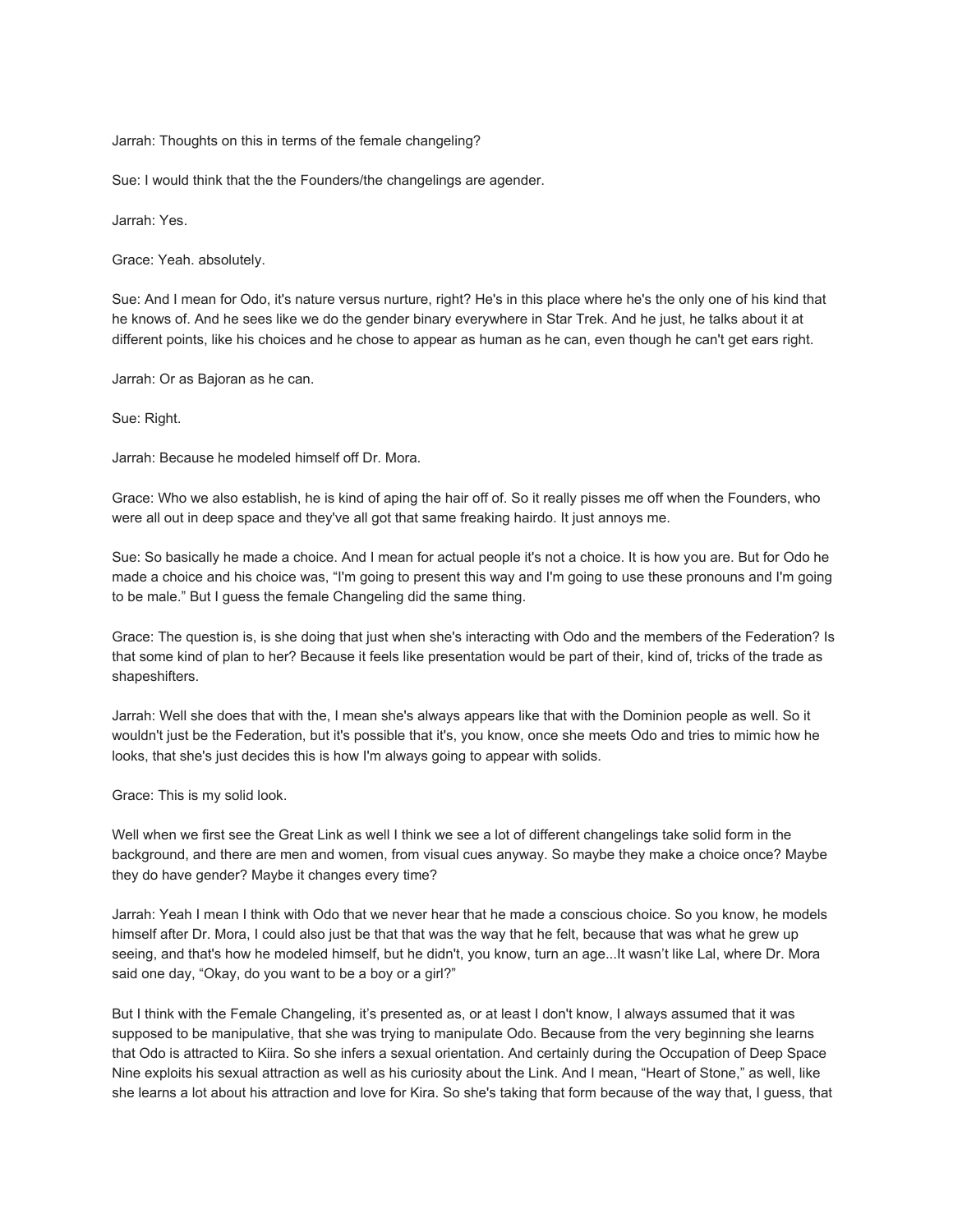humans are socialized, the rest of us are socialized, that you would see that as a more acceptable partnership, because as we've pointed out in past episodes, in Star Trek, until very recently, everyone's straight in space, apparently.

Grace: Somehow heteronormativity is universal?

Jarrah: Yeah. So I mean it does feel very heteronormative that they even have the Female Changeling, who shows up to try to convince Odo, and the whole time it's like sort of a weird love triangle with Kira.

Grace: Yeah. That said it is pretty cool that the sort of de facto leader that we get for this really big and powerful force in the Gamma Quadrant is a woman - that is pretty cool.

Jarrah: Yeah and she's definitely one of the most regularly-occurring memorable and nuanced women villains in Star Trek. I think I'd put her probably in the top 3 or 4 along with the Borg Queen and Kai Winn.

Grace: Yep.

Sue: Two on DS9.

Grace: Good point.

Sue: Although really DS9 is the first Trek show where we had a villain recurring a lot. I mean, I know some of the Klingons would return in TOS, and whether you want to consider Q a villain or not is up to you. But like long arced seasons of storylines with these villains returning because of the way that they placed the show.

Grace: Right..

Jarrah: So when we first meet the female founder - the female Changeling - is in "The Search, Part II"...we might meet her in Part I but Part II is where she's talking with Odo and sort of explaining more about who their people are and it's interesting, because I honestly didn't even remember this part at the beginning of thinking about this character, because it doesn't get brought up a lot more, but she talks about how the founders went and explored the galaxy in peace "but too often we were met with suspicion hatred and violence." She says "the Solids feared our metamorphic abilities so we were beaten, hunted and killed. Finally we arrived here and here, safe in our isolation, we made our home" and she defends to Odo that that's why they isolate themselves and then "even in solitude we desire to learn more about the galaxy" so that they sent him and a hundred - or ninety nine - other Changeling infants to gain knowledge and to return home.

Grace: Also 99 Luftballons.

Jarrah (sings): Nine-nine Change-lings. (speaking) Someone rewrite that too. But I totally, I mean I remember the part about Odo getting sent away obviously, but not so much the part about - we know they're very judgmental of the "Solids" but she says that even the word Changeling was like a slur that was put upon them that they reclaimed. And this idea that, well they were hunted so they've reacted that way out of this history, so that was interesting.

Grace: No, I think that was one of the excuses - I keep bringing the show back to Magneto, I know but I think that's the Brotherhood of Evil thing, like human's saw us as evil. We took that title and ran with it.

Jarrah: Yeah, kinda. And she has this motivation that's different than Odo's that's really talked about in that episode, about. well she wants order and that means exterminating the Solids because they're like, they're untidy, they're messy people.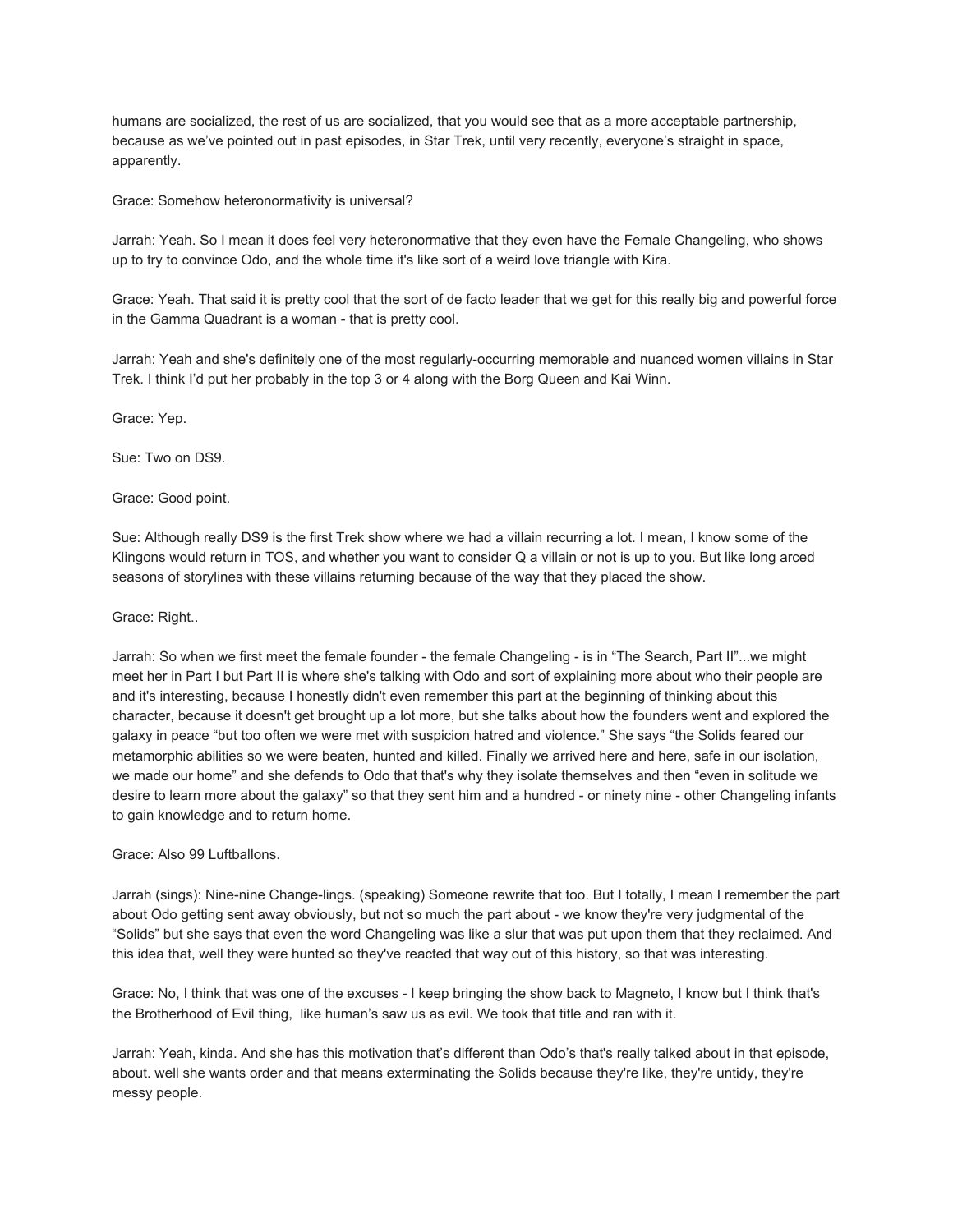Grace. Which we've definitely heard from Odo before.

Jarrah: Yeah, but Odo wants justice so he's like, "No, it's not right." And she's like, "I don't care if it's right. Is it clean?"

Grace: The one thing I assumed about the relationship between her and Odo that I kind of saw carry over along with the progression is that she has this this chastising mother figure attitude that we see in her a lot. It definitely kind of calls back the fact that Odo was just raised by this father figure in Dr Mora, who was kind of unaffectionate and uncaring. And then we get that whole - what am I trying to say? - the parallel of finally meeting the long lost mother and she's very much like, "Really? These are the choices you've made? This is what you're into? Disappointed, son. Very disappointed." That's what I got out of it anyway.

Jarrah: Yeah I mean and she inflicts the ultimate punishment which is taking away his ability to shapeshift. So it's interesting because it is a bit of an Oedipus thing that if we're going to look at her as a mother figure.

Grace: Oh, definitely.

Sue: Well we have a comment from Facebook from Tifferet, who says, "I'm currently on season 6 of DS9 so I just watched some episodes with the female Changeling. Mostly I'm confused about her, feminism-wise. On the one hand it looks like her role in the beginning of Season 6 was to be the temptress trope, luring Odo away from Kira and the 'good guys.' On the other hand she seemed to genuinely care about Odo and bringing him home and left when it was apparent he was staying on DS9," so that sort of morphs into that mother trope.

Grace: It's a multifaceted and not great relationship.

Jarrah: I think she really believes so strongly in the superiority of the Link and the Founders that it is like a failure that she can't handle if Odo chooses not to be with them.

Grace: Oh I can definitely see that.

Jarrah: It's creepy. I definitely remember - the whole thing where there's the Occupation and Odo's sleeping with or "linking with" the changeling lady instead, and basically allows Rom to almost get executed because he forgets like it. I was super mad at both of them but that's like in a way that goes back to sort of that seductress trope thing where you're supposed to forgive Odo at the end of the day, I mean although it takes a while, but you are not really expected to forgive the female Founder.

Grace: Because she's taken advantage of him, don't you know?

Jarrah: I also like her scenes with Weyoun because Weyoun is just like so ingratiating, trying to ingratiate himself with her and she's just so bored with him.

Grace: He's such a sycophant and she does not even care. And that dynamic really makes both the performances bounce off of each other just so easily.

Jarrah: It's great and she has some decent scenes with Dukat and Damar too around the Dominion War. She's interesting.

Grace: She's a character that makes for a great foil against all of these just intense, power -ungry characters. This one character who has a ton of power but really just wants to win this one person over to her side.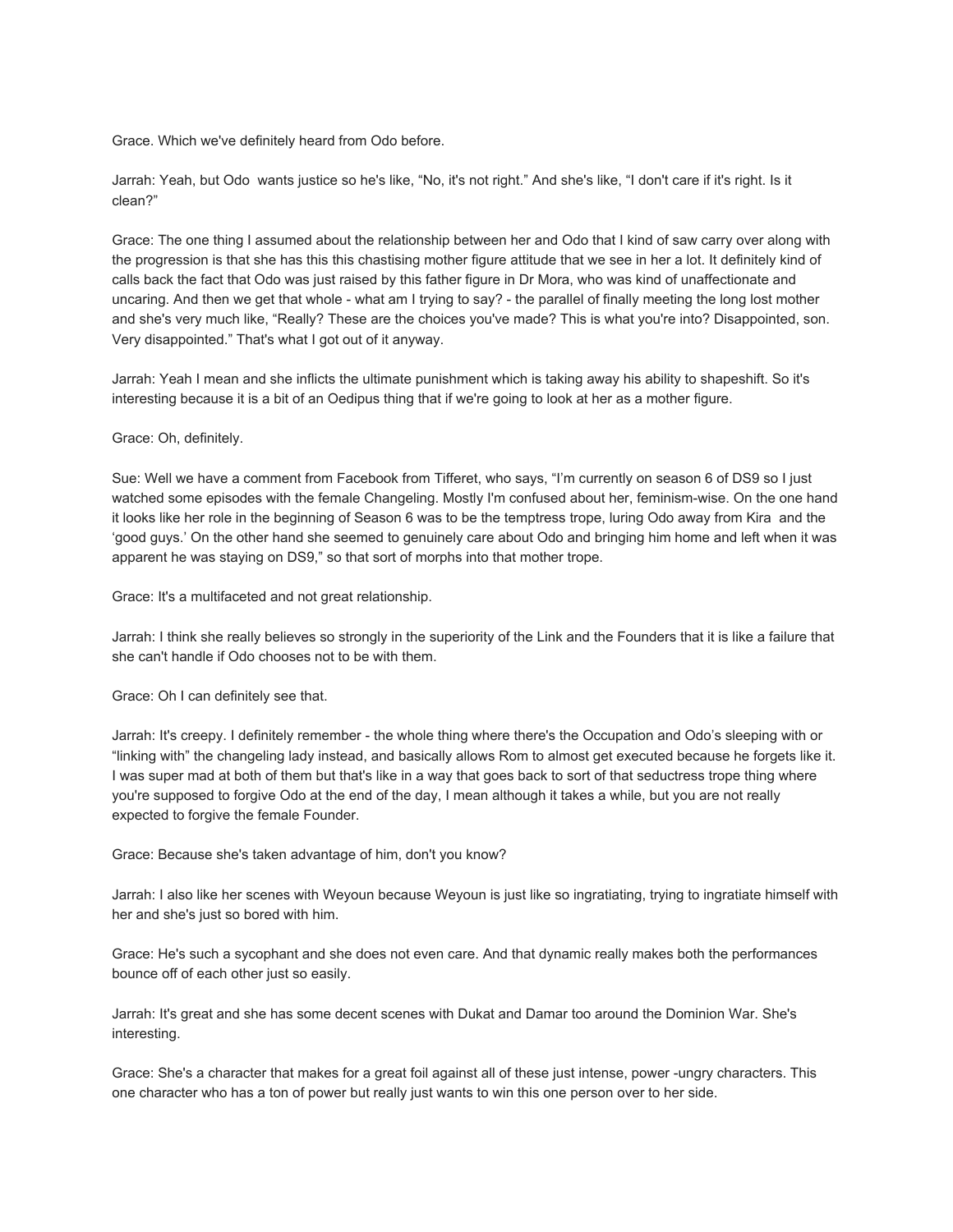Jarrah: Yeah like at end of the day I feel like she would have been okay with a lot more losses as long as it got Odo back.

Grace: Yeah.

Jarrah: Like if she had left Deep Space Nine after the Occupation of Deep Space Nine with Odo but the whole rest of the Alliance with Cardassians was in tatters, I think she would've been like, "That was a win."

Grace: Well, I got my boy here.

Jarrah: At least for now.

Grace: This is one Changeling that Starfleet cannot have. He is all ours, not yours.

Jarah: Yeah, but she is definitely genocidal.

Grace: Yeah, which isn't great.

Jarrah: Which I mean comes from, I think the lack for lack of respect for solid life. But she's a powerful figure. And I enjoyed getting to see her. A name would have been interesting. We could just give her a name now.

Sue: Janice.

Grace: Colleen. Mogglethorpe

Sue: Barbara.

Jarrah: No-do (rhymes with Odo).

Grace: Yeah! Let's go for that one. No-do.

Jarrah: Well we had another comment from Emma also about the female Changeling who said, "I never got invested in the female Changeling, never cared to see her on screen and I'm wondering now if my younger self was discounting her because she's a woman character who isn't traditionally pretty." Any thoughts on that?

Grace: Very possible.

Sue: Interesting.

Grace: It's interesting that we do see her in this seductress role of kind of trying to tempt Odo away from all this. But she is not a traditionally attractive woman and she is not portrayed in any sexual way. I find that a really interesting dichotomy there.

Jarrah: Yeah she's got kind of like a dumpy pink turtleneck dress…

Grace: And Odo's haircut…

Jarrah: And face. It is interesting because it does make her, you know, she is literally called the female Changeling. She also clearly has breasts, but she is more androgynous than some of the other women.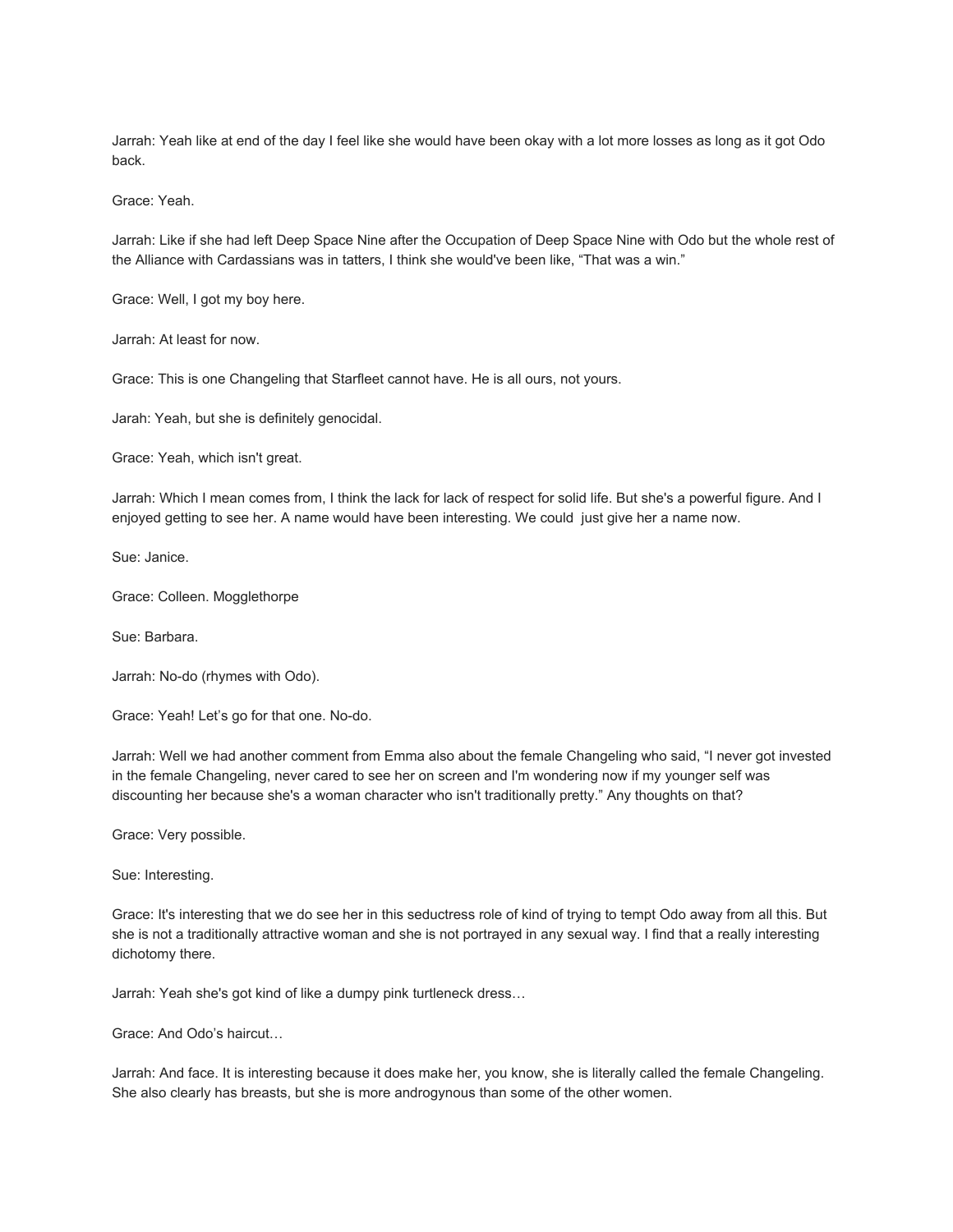Grace: Which again. Why would they need those? If if you could shapeshift why would you need mammaries?

Jarrah: Um, fun? Sue: Good answer.

Grace: Medical reasoning there. Fun.

Sue: I'll admit it's been a while for me since I've gone all the way through Deep Space Nine. But I remember watching it for the first time. And, you know, you were not I don't think like as a kid we were necessarily supposed to connect everything as it was coming out on on TV as Odo finds his people that we're dealing with the Dominion. And the revelation the first time around that she is the Founder and the Changelings are the elusive Founders of the Dominion and she is the one controlling everything and everything we've been fighting against - like it was a big deal.

Grace: Yeah, it was pretty great. And just her her line of her coming out going, "Welcome home." It's pretty great.

Jarrah: I think would be interesting to explore again in our world today because I know when Ira Steven Behr was working on this, he has a quote about how "The Search" where she is introduced is, you know in the first episode he says, "What we're going to do is do a show, the first part of which is we're going to go out there and find the enemy and deal with it. Then, in the second show, it's going to be 'Wait a second, when you go looking for the enemy sometimes you find out that the enemy is you.'...instead of being about who's going to beat whom, it's a show about character revelations and a deepening of character and what happens when you find the truth about yourself. How do you deal with it?" So in some ways it's kind of like a dark mirror for Odo and in an interesting way because it also includes a different gender, but also you know also possibly a dark mirror for humanity.

Grace: Sort of like in multiple ways she's the road not taken for Odo, both you know deep-seated ethical choices and gender.

Jarrah: But also this whole you know, what happens when you decide that you and people you think are like you are superior to everyone else? Well at the end of the whole series. She's dying and she's reluctant to let Odo heal her because it means that she didn't win. This whole winning him over thing. But then what gets her to change her mind and to agree to end the war is that Odo says he'll go back with them.

Grace: Yeah.

Jarrah: And it's so sad. But like important and shit I guess.

Grace: It's really friggin sad.

Jarrah: Sorry, Kira/Odo shipper here. OK. Anything else on the female Changeling before we move on?

Grace: Why did she need to have that same hairdo? Why?

Sue: As important as she is and how much she drives the story on Deep Space Nine, especially in the later seasons, it is incredibly difficult to find a high res photo of this character.

Jarrah: Yeah you know I think they must not have made publicity shots or something, because you know with the shows that weren't turned into HD there's often only the publicity shots that are high res.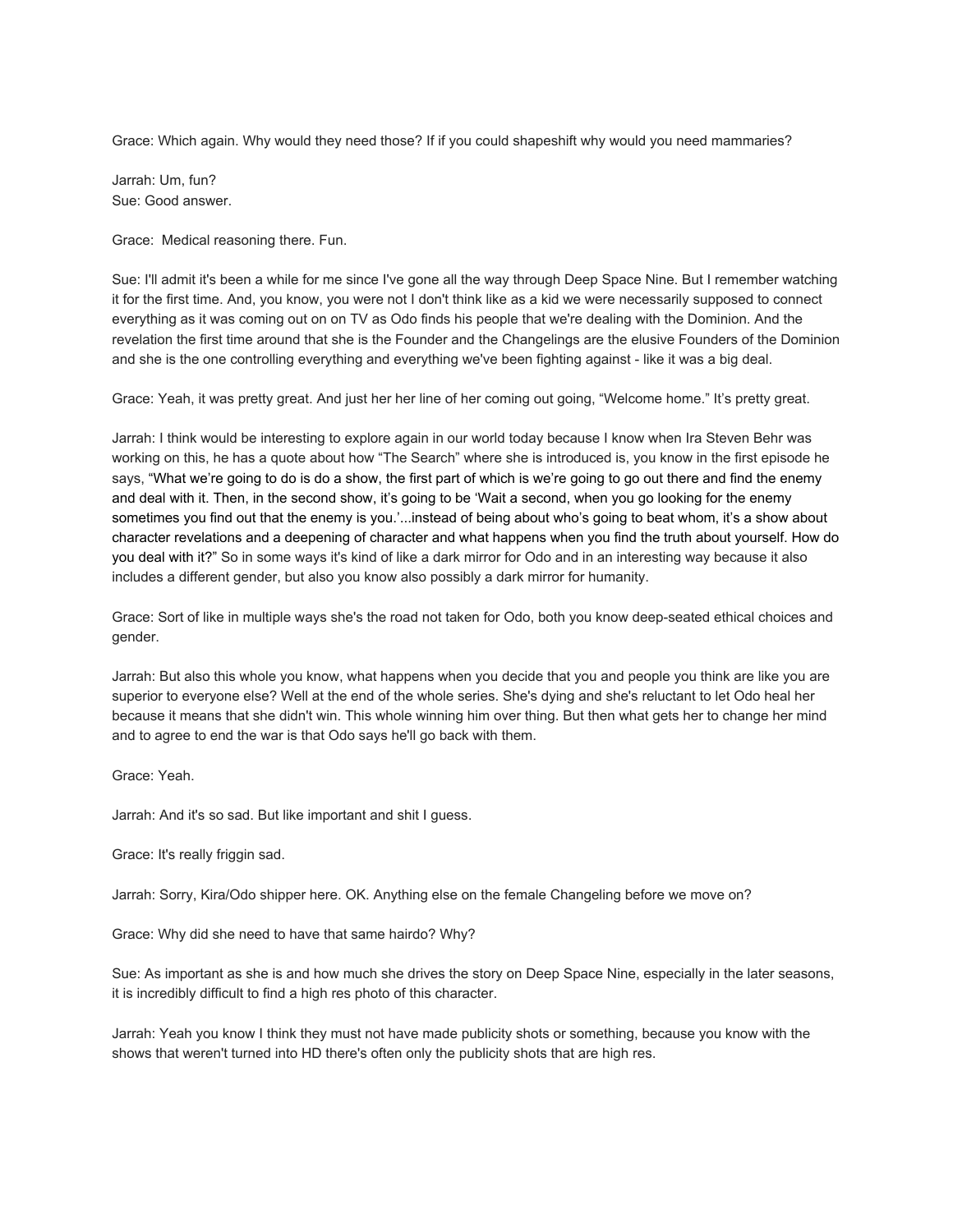Sue: Yeah I mean this is a little bit inside baseball but obviously as our heavy hitter of the episode I went looking for a great photo of her for our show art for this episode and it was impossible to find one that would look good even just the size of our show art, which really isn't that big. Especially since it's like a tri-fold basically for these episodes and I found it really frustrating because she's our main villain, and there's there's no good images of her. It's frustrating.

Jarrah: Although I mean I find Deep Space Nine a bit challenging on the high res photos regardless.

Sue: So make of it what you will.

Jarrah: I mean she also is one of the people on my list of the women who never got action figures despite being in a lot of episodes or just super important to the plot.

Grace: Have you not seen the figure of her?

Jarrah: There's no figure of her.

Grace: There is! It comes in a little egg and it's stretchy. I think it's called Silly Putty. Just stick a horrible hairdo on it and you're good to go.

Jarrah: I mean that was partly to do with the licensing, but it was unfortunate that we lost a lot of good characters because there were licensing issues between like DS9 Season 3 and the end of Voyager.

Grace: Bogus.

Jarrah: Anywho, Valeris is our next character and we have talked a little bit about her in our episode 8 about women in the classic Trek movies but I thought we would revisit her in this episode.

Grace: Valeris, Valeris, Valeris.

Sue: I named one of my Star Wars characters after her.

Grace: I feel like that makes you like a franchise traitor or something.

Sue: No, both of my Saber Guild characters and my Rebel Legion character are named for Star Trek characters and my 501st first registry number has 1701 in it. So I troll my own fandoms.

Jarrah: Does your character have a headband?

Sue: Sometimes?

Grace: Does she have a sweet undercut?

Sue: No.

Grace: It's a great hairdo for a Vulcan I got to say.

Jarrah: So of course we are talking about Valeris, played by Kim Cattrall in *Star Trek VI: The Undiscovered Country*. Who went to my high school and that was like my geek claim to fame before I had a Star Trek podcast with you guys.

Grace: What? No way.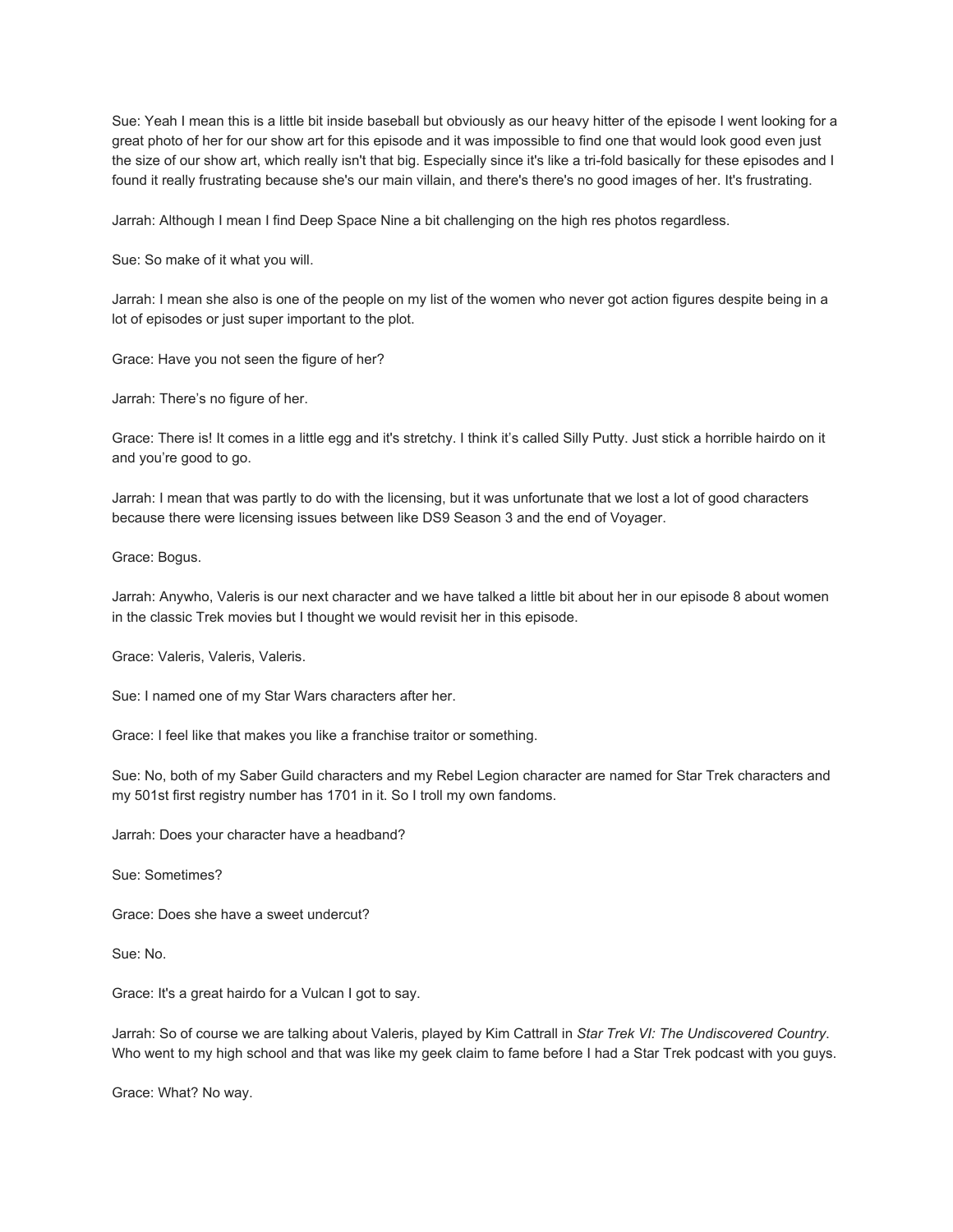## Sue: Amazing.

Jarrah: Canadian! We'll ask the same question we asked about Nona: Is she a villain? Kim Cattrall said in the 1983 issue of *Starlog*: "I tried not to put 'villain' on Valerius. I didn't want her to be the baddie. I wanted her to do it for reasons that she feels are just. Come on, Klingons cannot be trusted. We've known that from day one, so Valeris did what she felt she had to do. That's the way I played it."

Grace: I feel like this is just another example of how much Kim Cattrall is underserved by a lot of the roles that she has where she's just the sex kitten or the Samantha, which is unfortunate because she really knows how to sink her teeth into a role if you get to see her actually act.

Jarrah: Oh, 100 percent.

#### Grace: She's fabulous.

Sue: It's also interesting because she didn't want to be the villain but the reason that Valeris exists is because they didn't want to put this antagonistic role onto Saavik.

Jarrah: Yeah.

Sue: Well they also didn't want her to be played by a third actress, but that's another story.

Grace: That's getting into Defense Against the Dark Arts teacher territory there. Their role is jinxed, I tell ya!

Jarrah: Yeah well they could have brought back Robin Curtis, but the new director did not want to, because he had been the one who had originally worked with Kirstie Alley. So politics. But Kim Cattrall, in that same interview says she thought that Saavik was kind of bland. I'm sure there are some people who would take issue with that. They also talked about making Valeris half-Romulan which never got put in the script, but that was supposed to I guess explain why she was badder than a logical Vulcan should be.

Grace: I think I think it plays better with her just a straight-up Vulcan and adds more to that idea of a well-rounded villain is one who actually has a cause and you can see where they're coming from.

Jarrah: Well and that it could happen to anyone, that anyone can be xenophobic and fearful.

Grace: Exactly.

Sue: And that logic isn't absolute. Because you're not dealing with just, you know, numbers or equations. Then there is interpretation there at some point.

Jarrah: "Logic is the beginning of wisdom, not the end."

Grace: I also like the fact that supposedly the name Valeris comes from Eris, the goddess of chaos. And I just think that's nice because she's stewing a little chaos via logic here.

Sue: Love it.

Jarrah: But I mean back to the point about Kim Cattrall's acting ability, she originally turned the role down because she said that she felt that women were generally portrayed in these kinds of movies as "either like furniture, real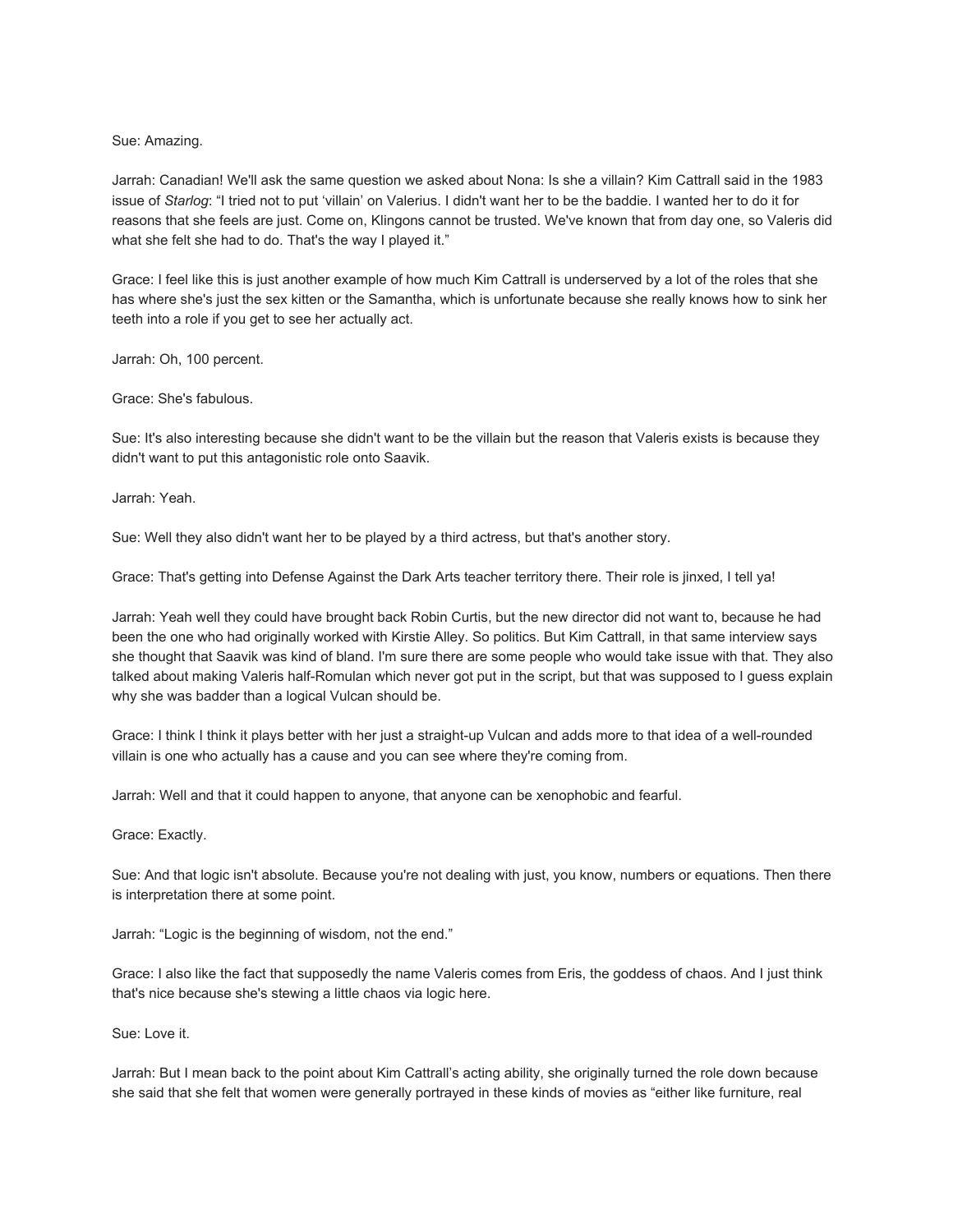bitches or basically extras and you never really felt for them. I wanted more than that and I thought, 'I'm not going to use science fiction movies unless they give my character more meat.'"

Sue: That makes me sad. Just that she'd have that impression already, that that is the impression for even actors when thinking about a science fiction film like, that's upsetting. Way to go, Hollywood.

Jarrah: Yeah. I mean she's not wrong, although I'm sure that some of us would dispute…

Sue: There are always exceptions.

Jarrah: Well yeah and women fans have spent a lot of time finding meat and adding meat where there wasn't much meat, through fanfic and…

Sue: We really like barbecues.

Grace: Yeah, it's a potluck really. The fandom is really a potluck for us to all the meat that we need to see.

Jarrah: Just not sausages.

Grace: It's enough of a sausage fest already.

Sue (slow clapping): Jarrah wins the episode.

Jarrah: So how do you feel about Valeris?

Grace: I love the character. I really do think it's cool that we're seeing in her a character that could have her really easily been taken in a lot of the directions that Kim Cattrall had concerns about. But we do get an interesting, well-rounded and surprisingly non-sexualized character, and I think that's awesome.

Sue: I think this is another one of those times that Star Trek really surprised me. Maybe again because the first time I saw this movie I was pretty young. But from everything we know about Star Trek you don't expect your Vulcan to be your devious one. And yeah it got me, they got me the first time around.

Jarrah: Yeah I mean she plays that really well, the parts where, you know, she's claiming to have found the real perpetrators and I really like her the way that she delivers the eyebrow raise.

Sue: Though I think she should have been smarter about the boots. It was funny but she she should have known better.

Grace: I think it's great that she is a character that we're introduced to - this is our first time seeing her in this movie, but she's interesting, she's a little likable. We are interested in this character and she doesn't feel tacked-on. So that in the end when we get that reveal, it feels like an actual reveal and not just like, oh this person was the bad guy. Found the bad guy! it it makes the revelation mean something.

Sue: She's given a reasonable back-story you know, and that we're told from the start that one of our heroes is in her court and promoting her and pushing her and mentoring her.

Grace: Yeah.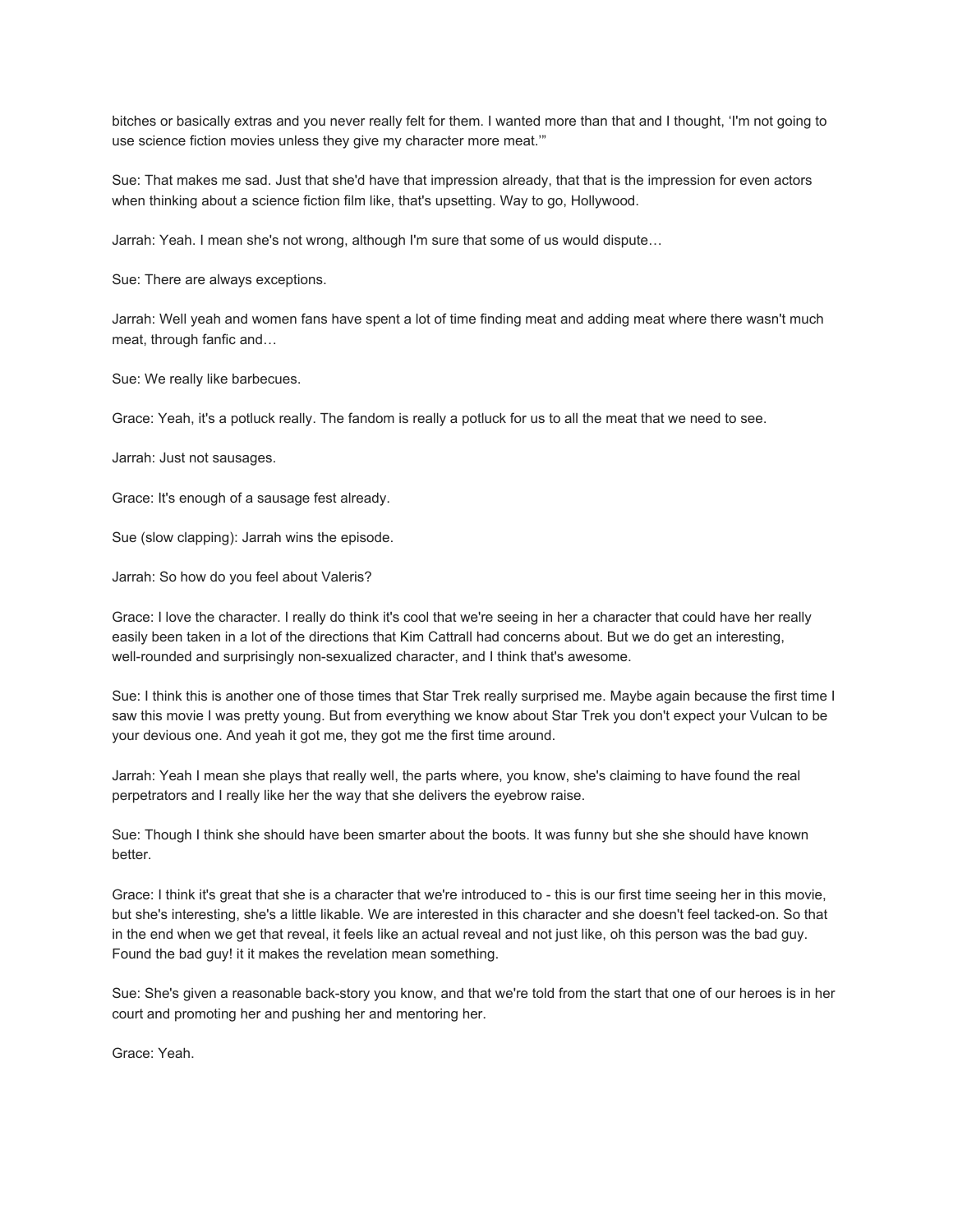Jarrah: I think also that even though so there's a couple of antagonists in this movie and I would say that she is not as over-the-top as General Chang, but I don't think it's, you know, I'll just compare it briefly to Generations, where Lursa and B'Etor are just kind of weird comic relief. I think that she at least gets...

Grace: They get some delicious scenery to chew.

Jarrah: Yeah but I think Valeris gets a little bit, she's a little bit more a force to be reckoned with.

Grace: Yeah she's more of a threat.

Sue: The role's a little meatier! Like a little meteor is a tiny asteroid.

Grace: For a full definition on the differences between asteroids and meteorites, look to the works of Joanna Newsom.

Jarrah: But before we wrap up Valeris we of course would be remiss if we did not talk about the scene where she is telepathically, mind meld assaulted by Spock.

Grace: Yeah, that's not okay. It does not feel like something Spock would do. And bigger than the reveal of Valeris having been on this on this chaotic path of botching these peace treaties, that feels like the big betrayal of the movie right there.

Sue: Mind melds frustrate me so much because we're told over and over again that they're so personal and so rare and so private and so intimate and yet they happen all the time. All the time. And then the person who tells us these things about how personal and private and whatever they are, like invades that privacy to someone who trusted him, like to to his mentee on the bridge of a starship, with everyone watching.

Jarrah: And I mean we talked about this the last episode, because some people you know argue, "Okay, well it wasn't really assault because it's a mind meld" or you know I think it's more common for people to think they never thought of it before, or that it's justified because Spock needed to find this information out. But like she literally says, "No." And is clearly in pain. So you know she wasn't consenting, and then she verbally said it as well, as we know that people can tell that if they're in their minds, Vulcan's should be able to tell that it wasn't a consenting mind meld.

Sue: It's a very clearly a violation.

Jarrah: It also didn't seem super justified. But we did talk about that in more detail in the classic Trek movies episode. So check that out if you want to have a deeper dive into that topic. But I think it was pretty unfortunate for what was otherwise - I really enjoyed watching Valeris.

Sue: That episode would be called "The Undiscovered Women."

Grace: Yes.

Sue: Because there aren't many.

Jarrah: Ok, well we have two more to knock out here. The first one is Janice Lester from The Original Series episode "Turnabout Intruder." So we've gone back to the beginning, back to the 60s and we are looking at Kirk's old flame who switches bodies with him because she's not allowed to be a captain.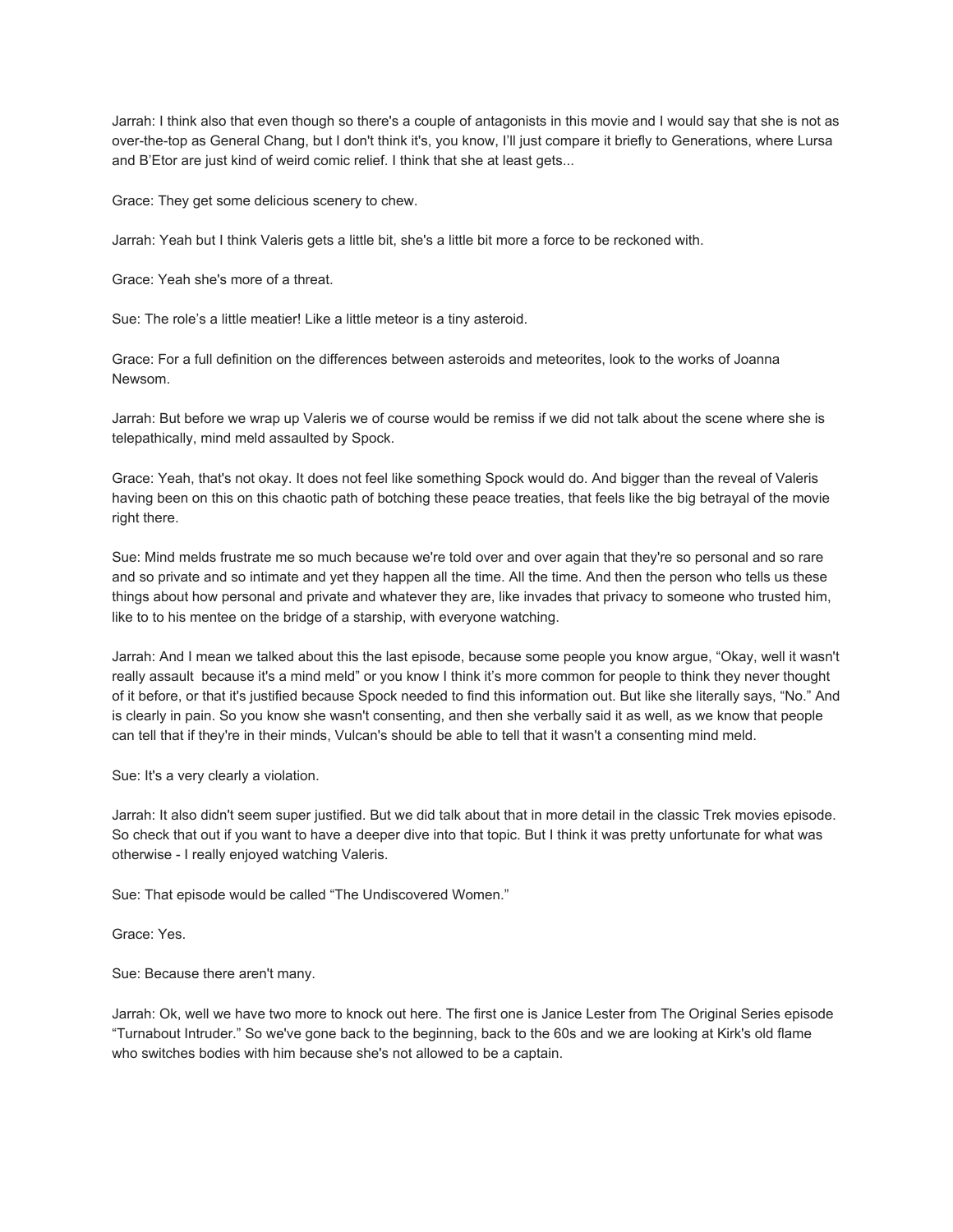Sue: Insert that gif of Teresa Guidice flipping a table from The Real Housewives of New Jersey. That is my reaction to this episode.

Grace: This episode is a painful watch.

Jarrah: Eryn on Facebook said: "Lester feels like a 1960's caricature of the bitter businesswoman who does all the legwork for the company and continually gets passed over for promotion so many times until she completely snaps, though she's only clever in the design of her plans and not the execution."

Grace: What's extra annoying about it is that they're talking about how the reason it didn't work out in the relationship between us is you were *too insecure* about being a woman?! What the actual hell?!

Jarrah: Man. Ok, so we talked about Janice Lester a bit in the Kirk's love interest episode as well, in which I definitely remember Andi talking about the whole "red faced and hysterical" thing.

Grace: Not a phrase here given to a lot of guys.

Jarrah: Yeah they basically start to notice something's wrong with Kirk because he started seeming "hysterical."

Grace: Jim you're acting very vagina-y today.

Jarrah: Well yeah, I mean that's basically where the word comes from. And yeah. And then you know she has a breakdown at the end.

Grace: Breakdown or hissy fit?

Jarrah: I don't know. I mean she's like sobbing.

Grace: Yeah. Yeah that is pretty great though: (in a low voice) "I love you for who you are." (high voice)"Kill him!" That's the high point of the episode for me. "I don't care if you love me, just kill him!"

Jarrah: What was the part you were talking about, Grace, where she says that like she would be better to be dead?

Grace: Yeah somewhere along at the beginning when Janice in the body of Kirk is doing that villain monologue thing before being about to strangle her, is just like no dying in this body. It would be better to be dead than to maintain the indignities of being a woman. Just like, holy hell.

Sue: "Now you know the indignity of being a woman. For you this agony will soon pass as it has for me. Quiet, quiet. Believe me, it's better to be dead than to live alone in the body of a woman. It's better to be dead."

Jarrah: But what does Kirk think should have happened at the end?

Grace: She should've just dealt with all of these societal expectations that we put on women. You know, like a grown up.

Sue: Well the last thing Kirk says is: "Her life could have been as rich as any woman's if only, if only."

Grace: There are multiple insinuations there that are not good.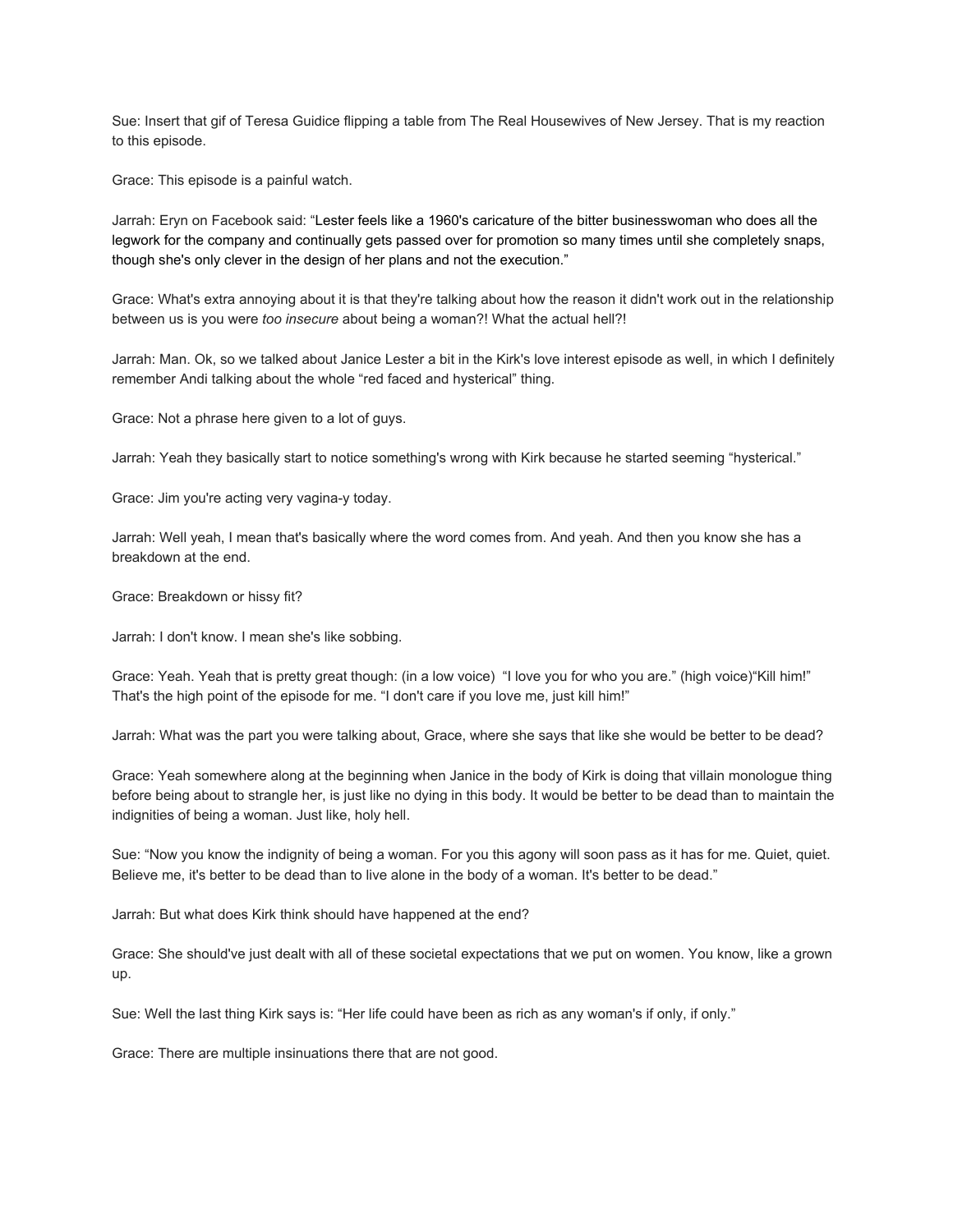Sue: If only she'd stayed in her place? If only she'd been a secretary? If only she weren't so hysterical and emotional? Also women's lives can only be so fulfilling - it couldn't be as fulfilling as a man's. But she could have had a life as fulfilling as any *woman*. I'm going to go flip another table.

# Grace: Yeah.

Jarrah: So in *These Are The Voyages* there is a quote by Gene Roddenberry in their section of the chapter that talks about whether or not this episode is sexist and he said, "Nowhere in my story was the statement made that this woman wasn't qualified to command because of her gender," and I'll just pause for a second to say I don't know what that means, because he wrote the original script but he didn't write the final script, so it's possible he said that got added in, because it's definitely there, that I wasn't couldn't be in command because I was a woman.

Sue: That has also been sort of ret-conned into like, "that's just in her head."

Jarrah: Yeah.

Sue: Which has its own set of problems.

Jarrah: And so then he went on to say: "She lacked the qualifications on a personal level, and she also happened to be emotionally unstable. In her mind, sure, she was being discriminated against. And that could have been another theme in this story - how we can limit ourselves because of our own belief that we will be discriminated against. It can become a self-fulfilling prophecy."

Grace: That would have a little more meaning if it wasn't someone who was, you know, part of a group that's regularly discriminated against on a casual basis.

Sue: Yeah, the exact line she says is, "Your world of Starship captains doesn't admit women."

Jarrah: Yeah. So I mean I certainly didn't understand it as it's all in her head. But even if it is, I think it's a really problematic idea that, you know, that somehow women, you know, then but also now would be setting themselves up for failure by their own belief that they might be discriminated against.

Sue: She's scapegoating her own gender.

Grace: Yeah. And that just adds so much to this false idea that men are in more higher positions because men are just more qualified.

Jarrah: Yeah, they're just more confident.

Grace: Women are the reason women don't have what they want.

Jarrah: Yes. It's kind of a cop out.

Grace: It is a massive cop out.

Jarrah: Yeah I mean obviously there are like nuanced discussions to be had about representation in boardrooms and political power. But it, you know, should not be the ones who have the most power deciding like, "Hey, no, discrimination isn't a thing," but if it makes you feel better the original ending that he wrote for this story had Kirk on the bridge because he's maintained a sort of feminine characteristics and he's insecure about that and McCoy's reassuring him like, "Don't worry, that'll go away." And Spock says it's illogical to be concerned but then "a very pretty young female human enters for duty. Kirk looks her over for a long moment very approvingly and then he realizes he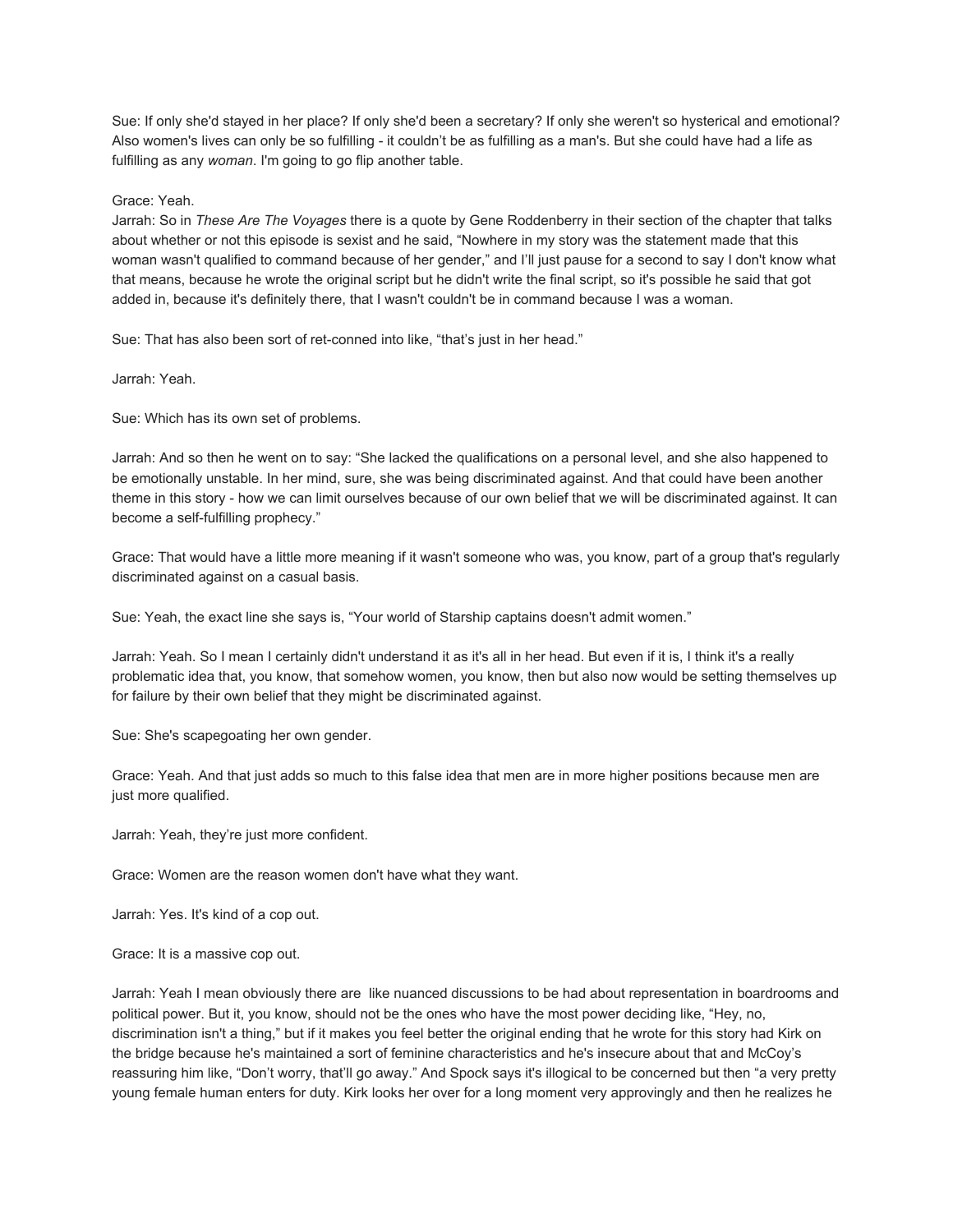doesn't feel insecure anymore about his masculinity." So the ending could have been worse. And it's just so disappointing. This is the last TOS episode but that was not obviously the intention.

Grace: Either way, what an inauspicious way to go out.

Jarrah: I do think that Sandra Smith does a really good acting job in this episode, as well as William Shatner. They're relying a bit on stereotypes but still you can feel that someone else is in their body, so that's kind of cool, but I don't really have a lot positive to say about this character. It's kind of just…

Grace: She has just an intense case of hysterical woman syndrome.

Jarrah: Yeah basically. So to conclude our part 2 of this episode we're going to talk about the Sphere Builders, who are the transdimensional beings in Enterprise who build these spheres that the Xindi use against Earth and we see four of them, I believe, that have sort of roles and lines in the series and three of them are women. The other one is the test subject, who is played by a man and sort of presents as male but the other three are played by women and present as female. So yeah thoughts on thoughts on these folks?

Sue: This storyline is so convoluted.

Grace: It is ridiculously convoluted, like they're trying to do a big epic storytelling event over the course of at least a season and it just it gets so hamfisted and confusing. There are so many points where watching through it even for the first time I just had to stop and be like, "What the hell is happening here?" I had to have Memory Alpha open just to keep track of what the hell was happening.

Grace: Stylistically visually I felt a little bit like they were trying to channel the Founders again.

Jarrah: I agree.

Sue: They call them names like the Guardians and the Makers and they have this weird like transdimensional plane where they kind of talk to each other but sometimes they telepathically talk to each other.

Jarrah: It looks like where the Prophets hang out.

Sue: Yeah it's just white. It's not even a set. They're just in a hallway somewhere. I don't know.

Grace: Guys, we're out of budget, what do we do? Astral communication.

Sue: You're definitely supposed to be getting the impression that they are controlling or at least attempting to control everything that's going on here. So they're supposed to be seen as incredibly powerful, but it just doesn't really work out well for them.

Jarrah: Yeah there I mean, and like the Founders they also don't have names. So the main one that we see is called in the script "The Sphere-Builder Woman" or "The Woman." And I think we're supposed to think they're above names.

Sue: I mean I guess The Woman is better than how in the DS9 scripts it just says "Female."

Grace (doing a Ferengi impression): Feeeee-male

Sue: Ugh.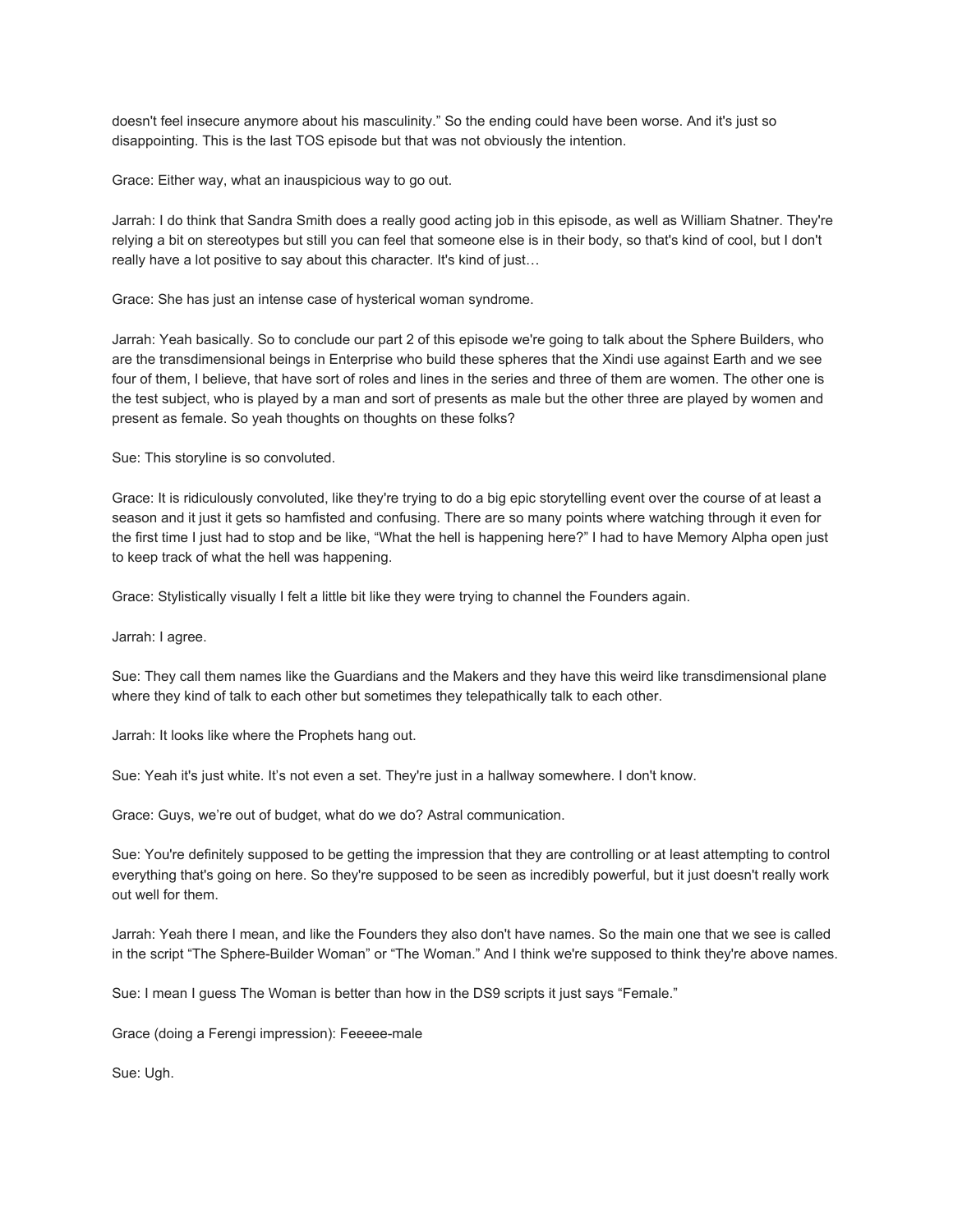Jarrah: Yeah. So The Woman is the primary contact with the Xindi. She's played by Josette DiCarlo. She's the one who promises the Reptilians that they'll be dominant if they deploy the weapon.

Grace: I've heard that one before.

Jarrah: Then we also have The Saboteur, who is one of the women who tries to sabotage the Enterprise in "Zero Hour." And then Presage, and she supposed to be the Sphere-Builder Woman's superior, who is the one who really coordinated the Builders' efforts to have the Xindi Reptilians use the weapon because they want to invade our space but in order to do that they need to make the space habitable for them, so they need to destroy the Earth and stuff.

Grace: Oh no, they're personal space invaders.

Sue: Before I started rewatching Enterprise for the fiftieth anniversary, in that year. And of course for our episodes, I forgot that this whole storyline happened. The temporal war, I honestly forgot every little bit of it.

Grace: There's just so much unnecessary story put into the whole thing it's like Earth icould be destroyed! It's like OK, it's like Earth could be destroyed, because these people are at war with these people and we got guys... I didn't ask for your life story! I asked for vague character motivation.

Sue: I just remembered like the big swath of Florida that was lasered away.

Grace: Because they wanted to have some kind of 9/11 allegory in there.

Jarrah: Yeah, I did like that they're, again, sort of seen as deities.. I think that that is something, where the idea of feminine deities is not super common in our current society, so the idea that these women aliens are revered by like these super bad ass reptilian dudes was kind of cool. Also kind of very Star Trekky that they turned out to be false gods.

Grace: Very Star Trekky.

Jarrah: I just think there was missed potential because transdimensional aliens trying to do something? That's cool, but we had so little time with them that you don't even feel like you got to know the difference between them, or their motives were self-preservation, sort of, but also just we want to rule the whole galaxy and I don't know, I don't really understand why.

Sue: We spent most of our time with them going, "Wait, what?"

Jarrah: I think both the Prophets and the Founders worked better than the Sphere-Builders. And what did they do other than build the spheres?

Grace: Take up time.

Jarrah: I mean they spent a lot of time looking in finding out what's going on in the future and the past and trying to see the future and whether they're going to succeed or not but surely they have to have a society with people who do things. Maybe? Do they just float around and talk?

Sue: In transdimensional space. Maybe they're the precursor to the Q Continuum.